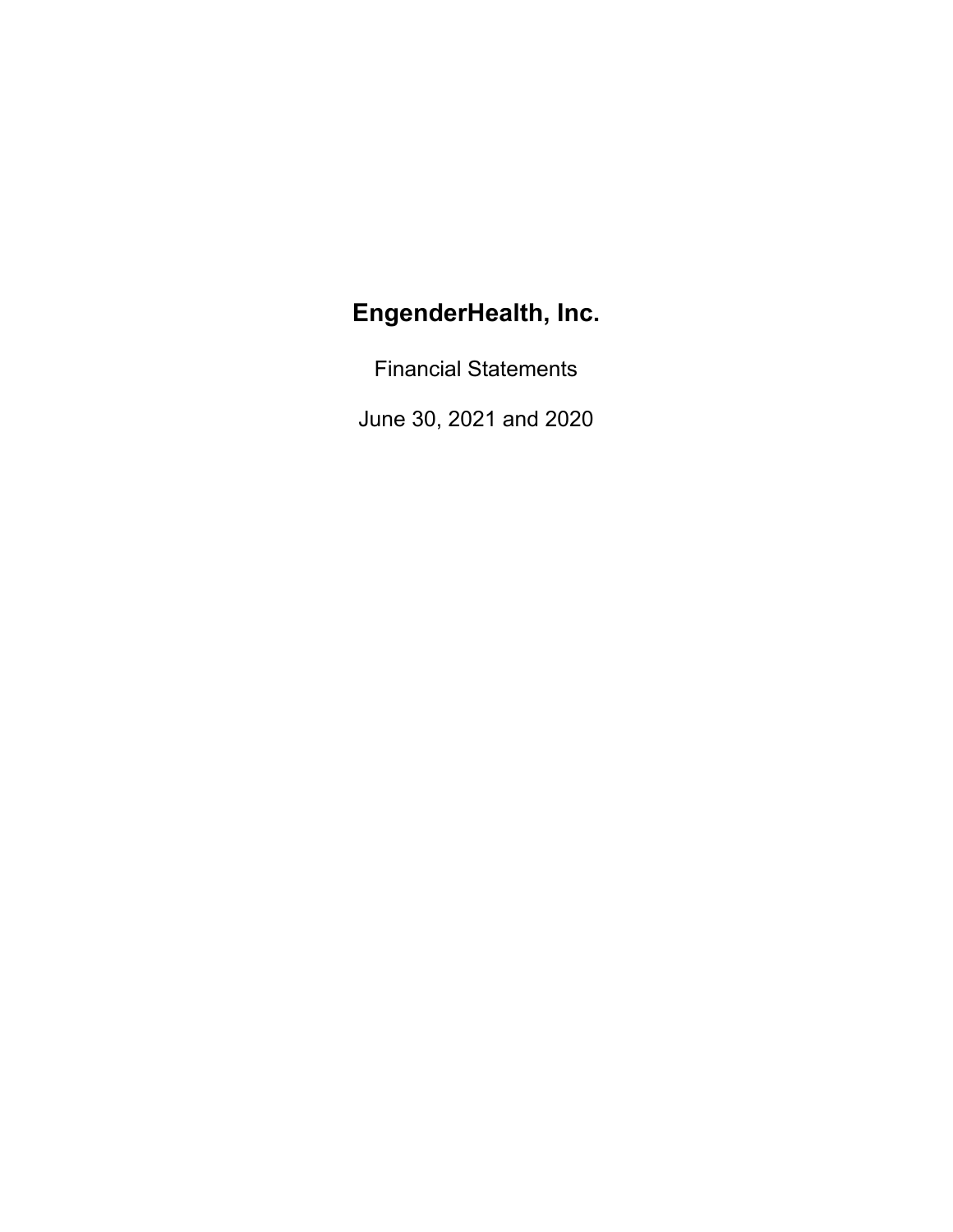

# **Independent Auditors' Report**

**Board of Directors EngenderHealth, Inc.** 

We have audited the accompanying financial statements of EngenderHealth, Inc., which comprise the statements of financial position as of June 30, 2021 and 2020, and the related statements of activities, functional expenses and cash flows for the years then ended, and the related notes to the financial statements.

# *Management's Responsibility for the Financial Statements*

Management is responsible for the preparation and fair presentation of these financial statements in accordance with accounting principles generally accepted in the United States of America; this includes the design, implementation, and maintenance of internal control relevant to the preparation and fair presentation of financial statements that are free from material misstatement, whether due to fraud or error.

# *Auditors' Responsibility*

Our responsibility is to express an opinion on these financial statements based on our audits. We conducted our audits in accordance with auditing standards generally accepted in the United States of America. Those standards require that we plan and perform the audit to obtain reasonable assurance about whether the financial statements are free of material misstatement.

An audit involves performing procedures to obtain audit evidence about the amounts and disclosures in the financial statements. The procedures selected depend on the auditors' judgment, including the assessment of the risks of material misstatement of the financial statements, whether due to fraud or error. In making those risk assessments, the auditor considers internal control relevant to the entity's preparation and fair presentation of the financial statements in order to design audit procedures that are appropriate in the circumstances, but not for the purpose of expressing an opinion on the effectiveness of the entity's internal control. Accordingly, we express no such opinion. An audit also includes evaluating the appropriateness of accounting policies used and the reasonableness of significant accounting estimates made by management, as well as evaluating the overall presentation of the financial statements.

We believe that the audit evidence we have obtained is sufficient and appropriate to provide a basis for our audit opinion.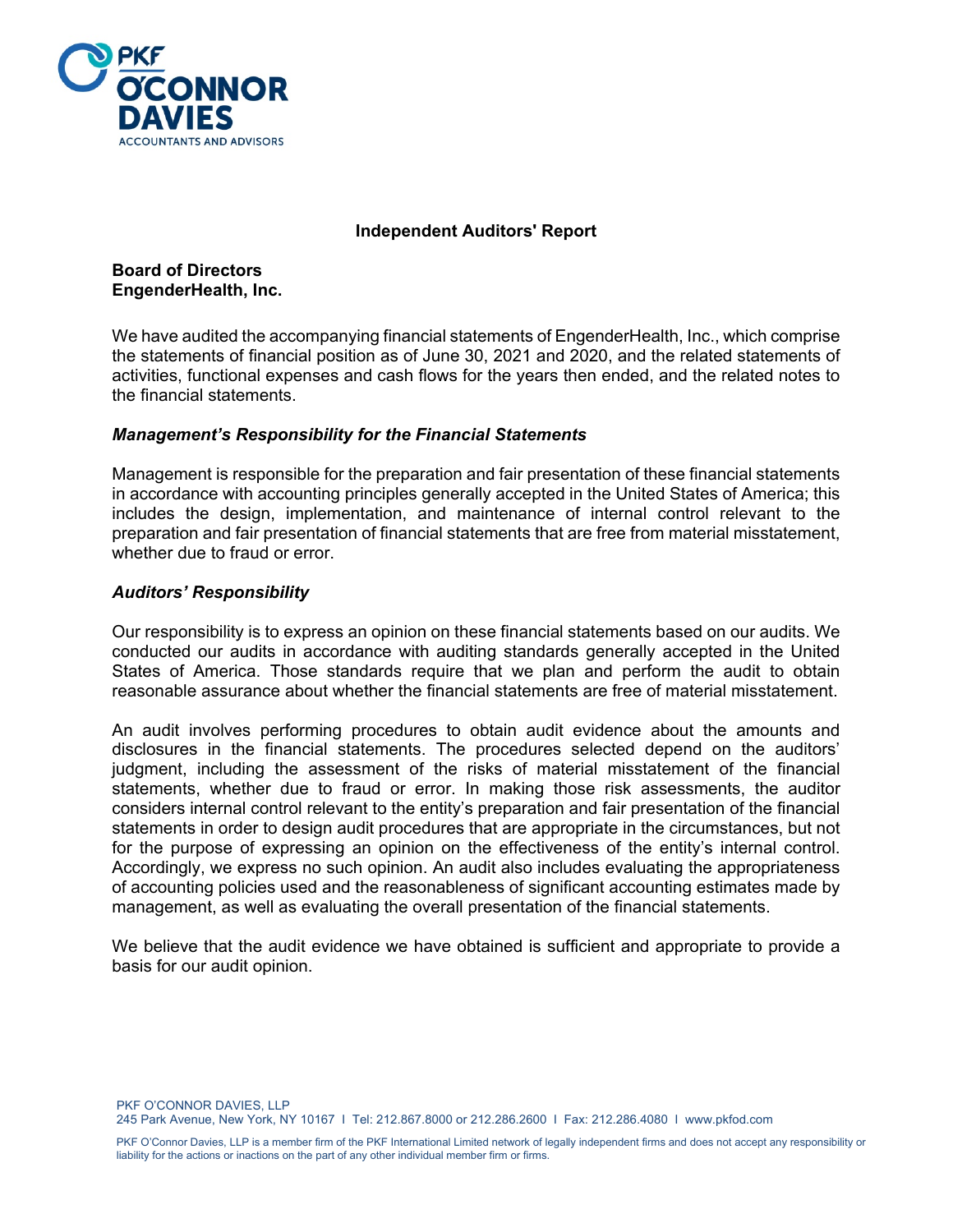**Board of Directors EngenderHealth, Inc.**  Page 2

# *Opinion*

In our opinion, the financial statements referred to above present fairly, in all material respects, the financial position of EngenderHealth, Inc. as of June 30, 2021 and 2020, and the changes in its net assets and its cash flows for the years then ended in accordance with accounting principles generally accepted in the United States of America.

PKF O'Connor Davies, LLP

March 30, 2022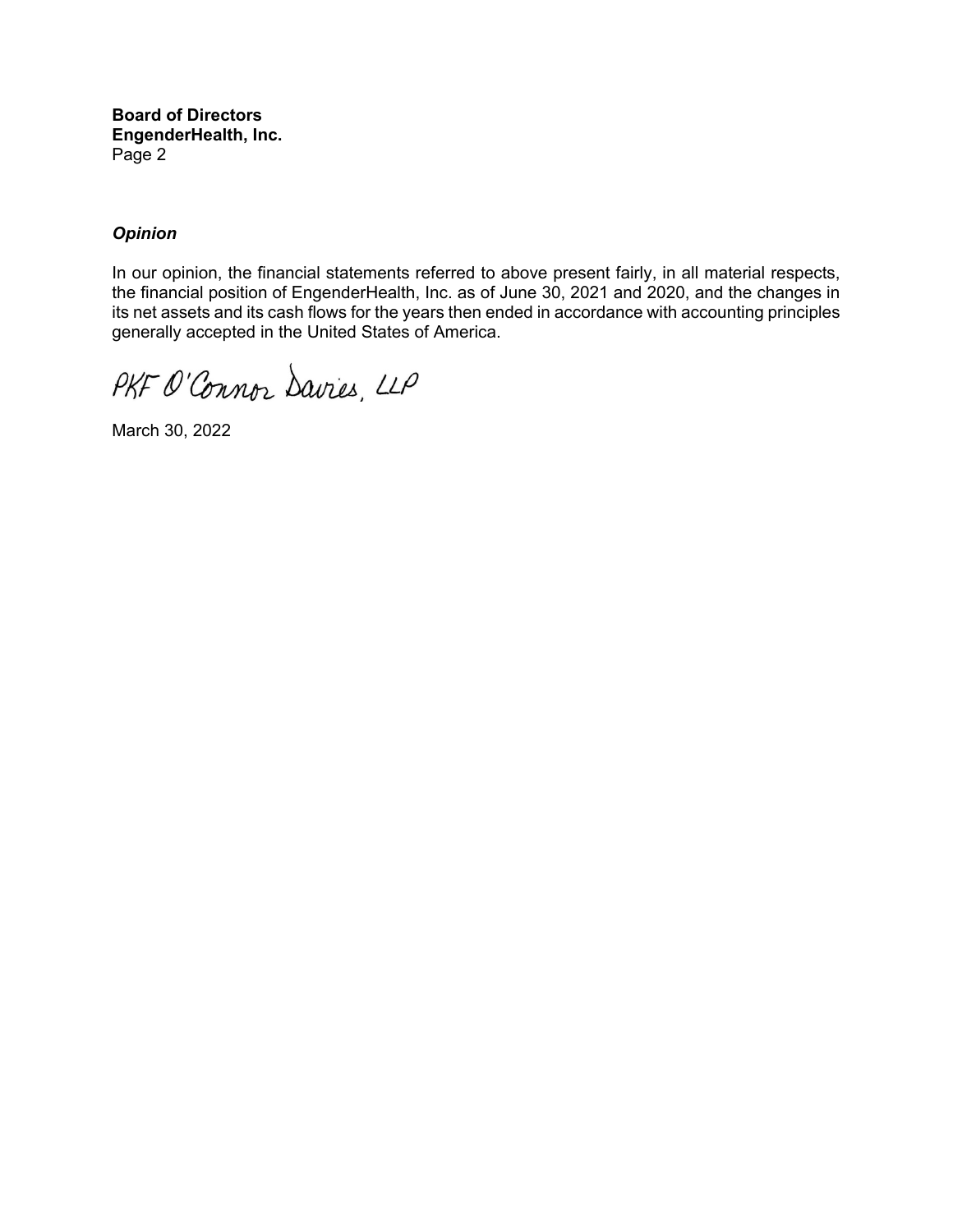# Statements of Financial Position

|                                                                                 | June 30          |                  |  |
|---------------------------------------------------------------------------------|------------------|------------------|--|
|                                                                                 | 2021             | 2020             |  |
| <b>ASSETS</b>                                                                   |                  |                  |  |
| Cash and cash equivalents                                                       | \$<br>7,921,524  | \$<br>8,841,127  |  |
| Grants and contracts receivable                                                 | 1,760,652        | 1,837,756        |  |
| Prepaid expenses and other assets                                               | 1,618,339        | 3,465,542        |  |
| Contributions receivable (Note 6)                                               | 1,091,940        | 1,640,759        |  |
| Investments (Note 4)                                                            | 638,945          | 225,566          |  |
| Property and equipment, net (Note 7)                                            | 1,050,543        | 1,341,824        |  |
| Restricted investments (Notes 4 and 9)                                          | 1,994,091        | 1,994,091        |  |
|                                                                                 | 16,076,034<br>\$ | 19,346,665<br>\$ |  |
| <b>LIABILITIES AND NET ASSETS</b>                                               |                  |                  |  |
| Liabilities                                                                     |                  |                  |  |
| Accounts payable and accrued expenses                                           | \$<br>4,821,426  | \$<br>6,299,624  |  |
| Subtenant deposit                                                               | 304,696          | 304,696          |  |
| Paycheck protection program loan payable (Note 12)                              |                  | 944,582          |  |
| Postretirement health benefits liability (Note 10)<br>Refundable award advances | 357,326          | 604,520          |  |
| Obligations due under split interest                                            | 1,997,807        | 1,136,992        |  |
| agreements (Notes 4 and 5)                                                      | 192,646          | 216,483          |  |
| <b>Total Liabilities</b>                                                        | 7,673,901        | 9,506,897        |  |
|                                                                                 |                  |                  |  |
| <b>Net Assets</b>                                                               |                  |                  |  |
| Without donor restrictions<br><b>With Donor Restrictions</b>                    | 3,357,743        | 1,611,605        |  |
| Temporary in nature (Notes 8 and 9)                                             | 3,050,299        | 6,234,072        |  |
| Perpetual in nature (Notes 8 and 9)                                             | 1,994,091        | 1,994,091        |  |
| <b>Total Net Assets</b>                                                         | 8,402,133        | 9,839,768        |  |
|                                                                                 | \$<br>16,076,034 | 19,346,665<br>\$ |  |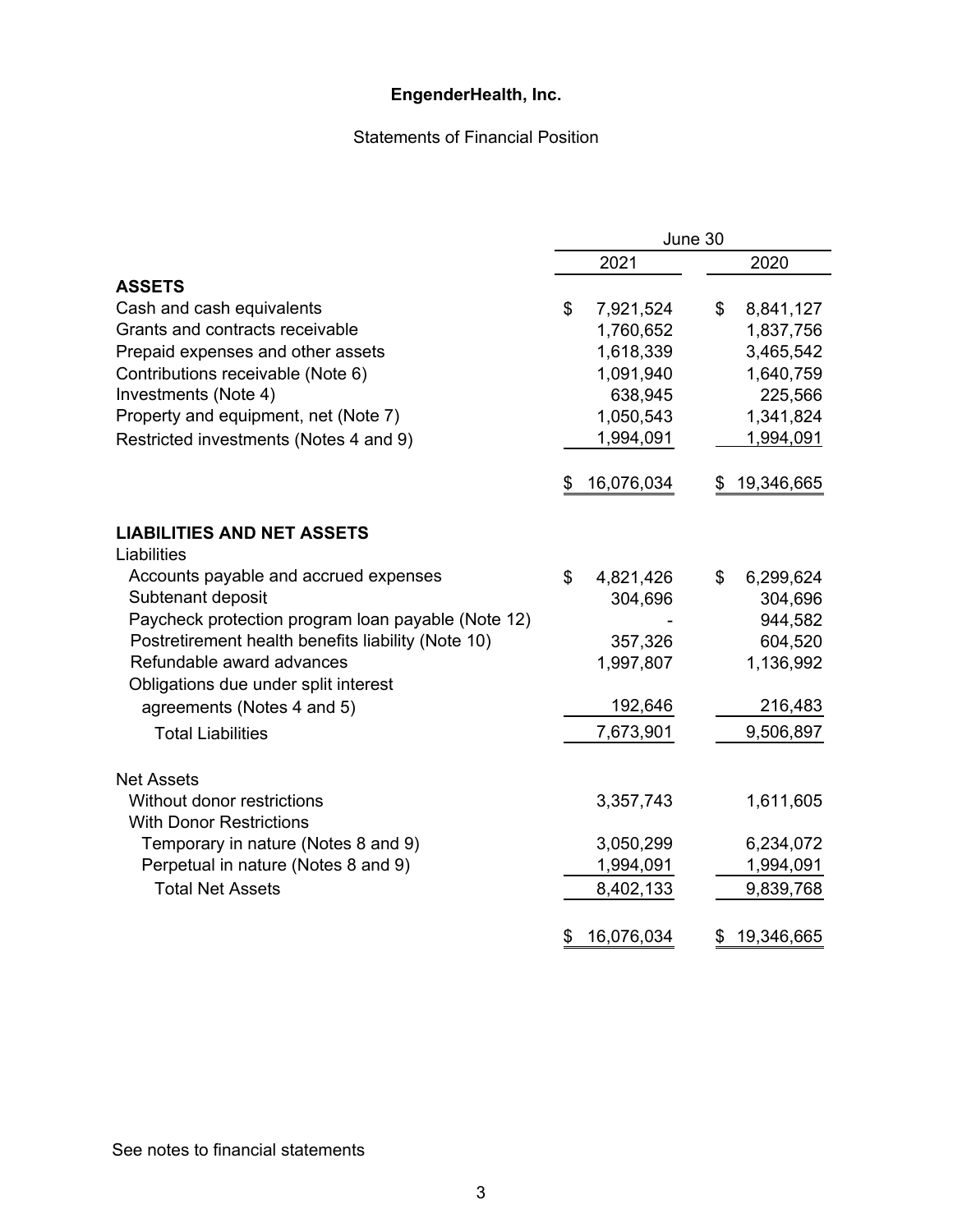# Statement of Activities Year Ended June 30, 2021

|                                                         |                      | <b>With Donor Restrictions</b> |             |                 |
|---------------------------------------------------------|----------------------|--------------------------------|-------------|-----------------|
|                                                         | <b>Without Donor</b> | Temporary                      | Perpetual   |                 |
|                                                         | Restrictions         | in Nature                      | in Nature   | Total           |
| <b>OPERATING REVENUES AND OTHER SUPPORT</b>             |                      |                                |             |                 |
| USAID, DHHS and other grants (Note 13)                  | \$25,340,135         | \$                             | \$          | 25,340,135      |
| Contributions and private grants                        | 1,879,184            | 5,565,470                      |             | 7,444,654       |
| In-kind donations                                       | 509,473              |                                |             | 509,473         |
| Net assets released from restrictions                   | 9,204,810            | (9, 204, 810)                  |             |                 |
| <b>Total Operating Revenues and Other Support</b>       | 36,933,602           | (3,639,340)                    |             | 33,294,262      |
| <b>OPERATING EXPENSES</b>                               |                      |                                |             |                 |
| <b>Program Services</b>                                 |                      |                                |             |                 |
| Reproductive health services                            | 29,183,789           |                                |             | 29,183,789      |
| <b>Supporting Services</b>                              |                      |                                |             |                 |
| Management and general                                  | 5,557,234            |                                |             | 5,557,234       |
| Fundraising                                             | 640,596              |                                |             | 640,596         |
| <b>Total Supporting Services</b>                        | 6,197,830            |                                |             | 6,197,830       |
| <b>Total Operating Expenses</b>                         | 35,381,619           |                                |             | 35,381,619      |
| Change in Net Assets from                               |                      |                                |             |                 |
| Operating Activities before Depreciation                | 1,551,983            | (3,639,340)                    |             | (2,087,357)     |
| Depreciation                                            | (375, 783)           |                                |             | (375, 783)      |
| Change in Net Assets from Operating Activities          | 1,176,200            | (3,639,340)                    |             | (2,463,140)     |
| <b>NON OPERATING ACTIVITIES</b>                         |                      |                                |             |                 |
| Investment return (Note 4)                              | (21, 041)            | 479,404                        |             | 458,363         |
| Change in value of split-interest agreements (Note 5)   |                      | (23, 837)                      |             | (23, 837)       |
| Pension-related and post retirement healthcare          |                      |                                |             |                 |
| benefits changes other than net periodic cost (Note 10) | 169,560              |                                |             | 169,560         |
| Losses on foreign currency translation                  | (358,050)            |                                |             | (358,050)       |
| Forgiveness of Paycheck Protection Program loan         | 944,582              |                                |             | 944,582         |
| Loss on disposal of asset                               | (165, 113)           |                                |             | (165, 113)      |
| Change in Net Assets                                    | 1,746,138            | (3, 183, 773)                  |             | (1,437,635)     |
| <b>NET ASSETS</b>                                       |                      |                                |             |                 |
| Beginning of year                                       | 1,611,605            | 6,234,072                      | 1,994,091   | 9,839,768       |
| End of year                                             | 3,357,743<br>\$      | \$3,050,299                    | \$1,994,091 | 8,402,133<br>\$ |

See notes to financial statements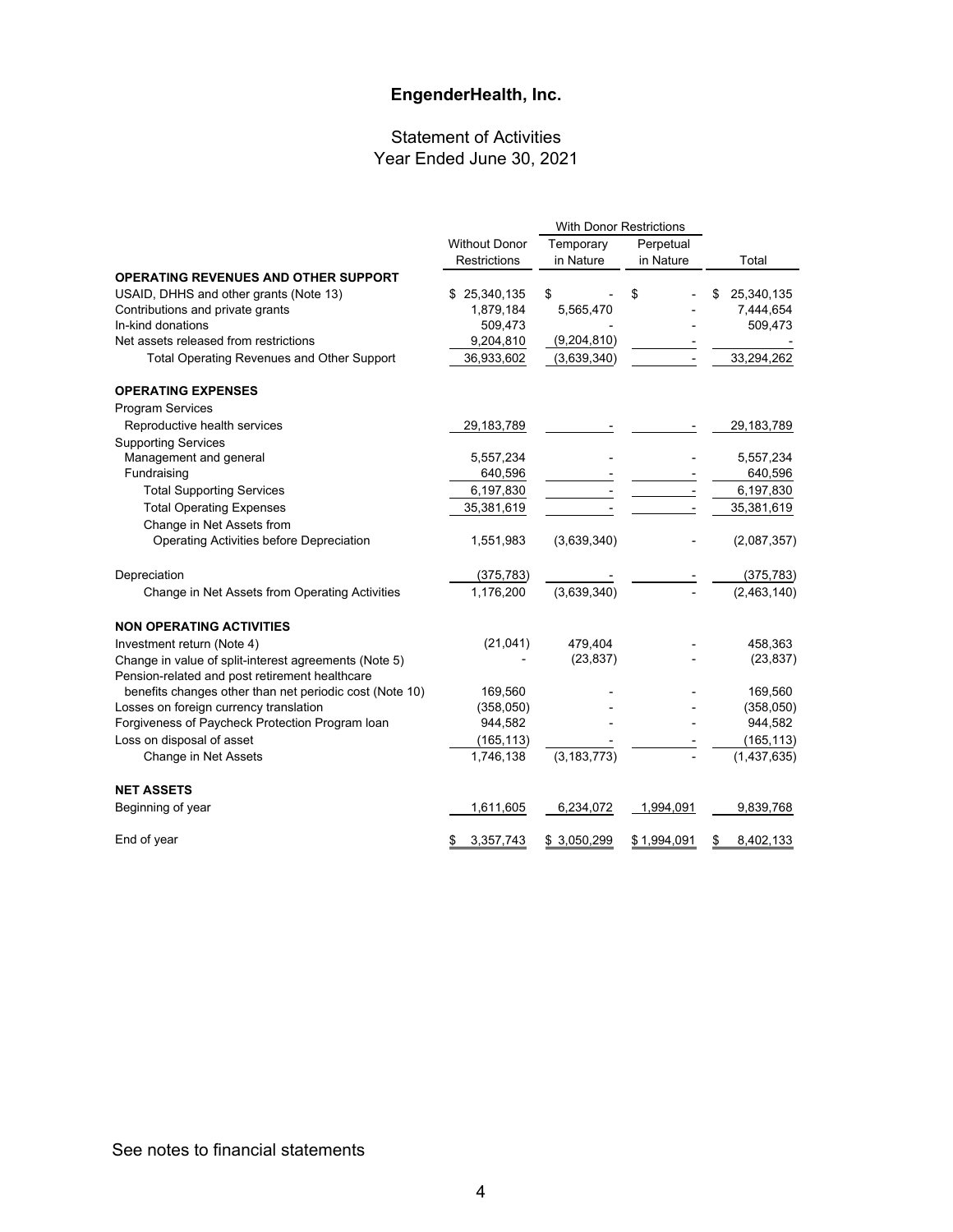# Statement of Activities Year Ended June 30, 2020

|                                                                                                         | <b>With Donor Restrictions</b> |                 |             |                 |
|---------------------------------------------------------------------------------------------------------|--------------------------------|-----------------|-------------|-----------------|
|                                                                                                         | <b>Without Donor</b>           | Temporary       | Perpetual   |                 |
|                                                                                                         | Restrictions                   | in Nature       | in Nature   | Total           |
| OPERATING REVENUES AND OTHER SUPPORT                                                                    |                                |                 |             |                 |
| USAID, DHHS and other grants (Note 13)                                                                  | \$20,444,559                   | \$              | \$          | \$20,444,559    |
| Contributions and private grants                                                                        | 2,534,536                      | 4,634,516       |             | 7,169,052       |
| Net assets released from restrictions                                                                   | 11,943,623                     | (11, 943, 623)  |             |                 |
| <b>Total Operating Revenues and Other Support</b>                                                       | 34,922,718                     | (7,309,107)     |             | 27,613,611      |
| <b>OPERATING EXPENSES</b>                                                                               |                                |                 |             |                 |
| <b>Program Services</b>                                                                                 |                                |                 |             |                 |
| Reproductive health services                                                                            | 27, 154, 502                   |                 |             | 27, 154, 502    |
| <b>Supporting Services</b>                                                                              |                                |                 |             |                 |
| Management and general                                                                                  | 5,764,346                      |                 |             | 5,764,346       |
| Fundraising                                                                                             | 666,543                        |                 |             | 666,543         |
| <b>Total Supporting Services</b>                                                                        | 6,430,889                      |                 |             | 6,430,889       |
| <b>Total Operating Expenses</b>                                                                         | 33,585,391                     |                 |             | 33,585,391      |
| Change in Net Assets from                                                                               |                                |                 |             |                 |
| Operating Activities before Depreciation                                                                | 1,337,327                      | (7,309,107)     |             | (5,971,780)     |
| Depreciation                                                                                            | (421, 529)                     |                 |             | (421, 529)      |
| Change in Net Assets from Operating Activities                                                          | 915,798                        | (7,309,107)     |             | (6, 393, 309)   |
| <b>NON OPERATING ACTIVITIES</b>                                                                         |                                |                 |             |                 |
| Investment return (Note 4)                                                                              | (29, 849)                      | 17,181          |             | (12,668)        |
| Change in value of split-interest agreements (Note 5)<br>Pension-related and post retirement healthcare |                                | (10, 183)       |             | (10, 183)       |
| benefits changes other than net periodic cost (Note 10)                                                 | (321, 699)                     |                 |             | (321, 699)      |
| Gain on exit of rental obligation                                                                       | 841,541                        |                 |             | 841,541         |
| Losses on foreign currency translation                                                                  | (207, 749)                     |                 |             | (207, 749)      |
| Loss on disposal of asset                                                                               | (167, 041)                     |                 |             | (167, 041)      |
| Change in Net Assets                                                                                    | 1,031,001                      | (7, 302, 109)   |             | (6, 271, 108)   |
| <b>NET ASSETS</b>                                                                                       |                                |                 |             |                 |
| Beginning of year                                                                                       | 580,604                        | 13,536,181      | 1,994,091   | 16,110,876      |
| End of year                                                                                             | 1,611,605<br>\$                | 6,234,072<br>\$ | \$1,994,091 | 9,839,768<br>\$ |

See notes to financial statements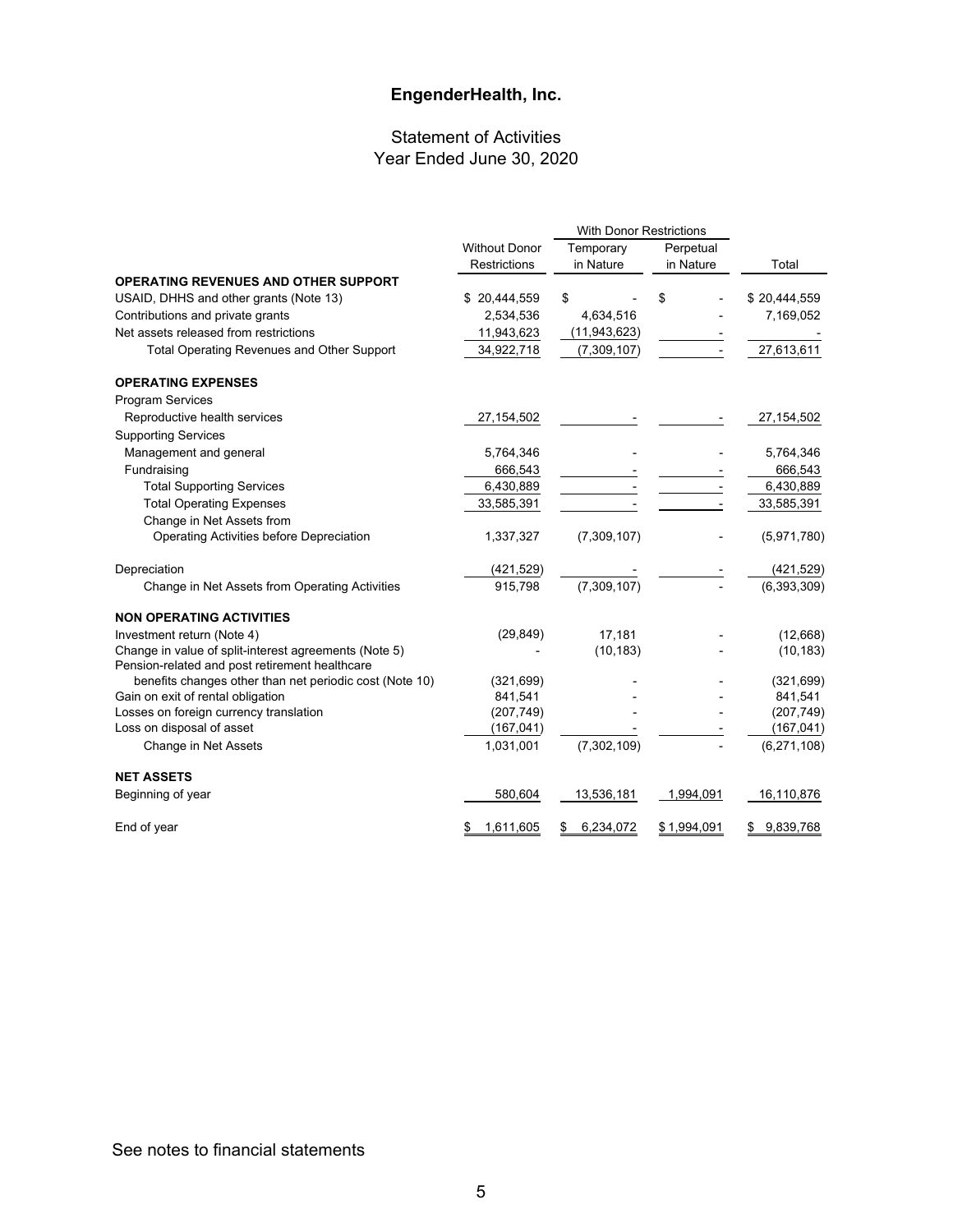# Statement of Functional Expenses Year Ended June 30, 2021

|                                                 | Program          |                            |              |                   |
|-------------------------------------------------|------------------|----------------------------|--------------|-------------------|
|                                                 | <b>Services</b>  | <b>Supporting Services</b> |              |                   |
|                                                 | Reproductive     | Management                 |              |                   |
|                                                 | Health           | and                        |              | Total             |
|                                                 | <b>Services</b>  | General                    | Fundraising  | <b>Expenses</b>   |
| Salaries                                        | 10,092,951<br>\$ | 3,482,641<br>S             | 288,497<br>S | 13,864,089<br>\$. |
| Employee benefits                               | 2,165,789        | 741,802                    | 61,450       | 2,969,041         |
| Overseas allowance                              | 73,874           |                            |              | 73,874            |
| Domestic allowance                              | 15,000           |                            |              |                   |
|                                                 |                  |                            |              | 15,000            |
| Total Salaries and Related Expenses             | 12,347,614       | 4,224,443                  | 349,947      | 16,922,004        |
| Subawards                                       | 4,640,023        |                            |              | 4,640,023         |
| Professional fees and contract service payments | 2,637,870        | 716,665                    | 40,142       | 3,394,677         |
| Travel, training and other activities           | 5,241,995        | 10,838                     | 710          | 5,253,543         |
| Rent and utilities                              | 951,541          | 338,972                    | 31,521       | 1,322,034         |
| Equipment purchases, rental, and supplies       | 2,706,789        | 195,048                    | 21,892       | 2,923,729         |
| Communication, printing, postage, and telephone | 442,286          | 16,093                     | 116,492      | 574,871           |
| Other expenses                                  | 215,671          | 55,175                     | 79,892       | 350,738           |
| <b>Total Expenses Before Depreciation</b>       | 29,183,789       | 5,557,234                  | 640,596      | 35,381,619        |
| Depreciation                                    | 263,048          | 112,735                    |              | 375,783           |
| Total Expenses                                  | 29,446,837       | 5,669,969<br>S             | 640,596<br>S | 35,757,402<br>S   |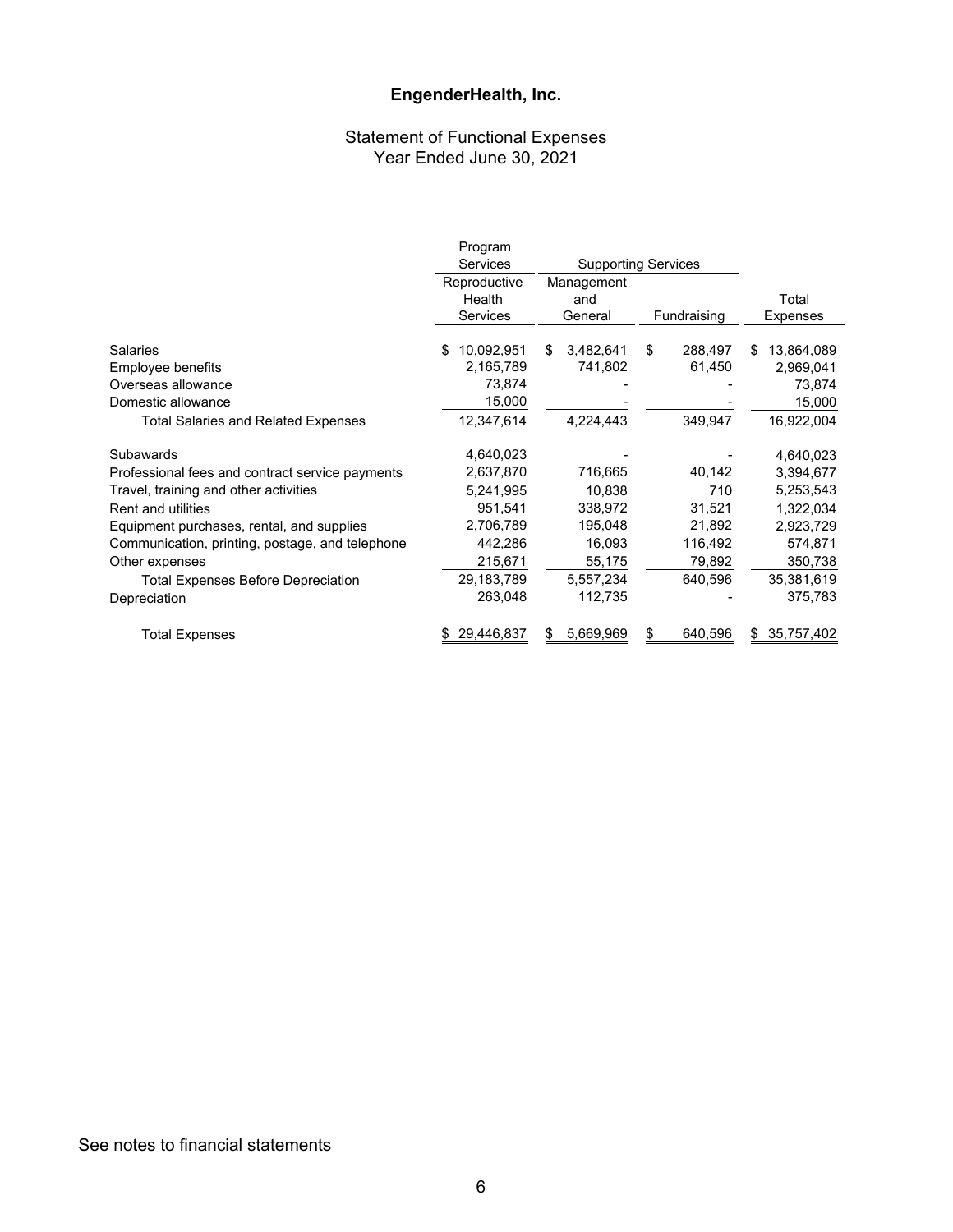#### Statement of Functional Expenses Year Ended June 30, 2020

|                                                 | Program          |                            |              |                  |
|-------------------------------------------------|------------------|----------------------------|--------------|------------------|
|                                                 | <b>Services</b>  | <b>Supporting Services</b> |              |                  |
|                                                 | Reproductive     | Management                 |              |                  |
|                                                 | Health           | and                        |              | Total            |
|                                                 | <b>Services</b>  | General                    | Fundraising  | <b>Expenses</b>  |
|                                                 |                  |                            |              |                  |
| Salaries                                        | 11,008,346<br>S. | 3,239,013<br>S             | 293,449<br>S | \$14,540,808     |
| Employee benefits                               | 2,282,971        | 671,438                    | 60,831       | 3,015,240        |
| Overseas allowance                              | 88,207           | 24,861                     |              | 113,068          |
| Domestic allowance                              | 2,571            | 10,308                     |              | 12,879           |
| <b>Total Salaries and Related Expenses</b>      | 13,382,095       | 3,945,620                  | 354,280      | 17,681,995       |
| Subawards                                       | 4,108,826        |                            |              | 4,108,826        |
| Professional fees and contract service payments | 1,164,844        | 883,362                    | 81,587       | 2,129,793        |
| Travel, training and other activities           | 4,500,446        | 150,793                    | 2,678        | 4,653,917        |
| <b>Rent and utilities</b>                       | 1,047,448        | 352,674                    | 35,716       | 1,435,838        |
| Equipment purchases, rental, and supplies       | 2,386,459        | 231,489                    | 60,796       | 2,678,744        |
| Communication, printing, postage, and telephone | 306,324          | 58,019                     | 100,832      | 465,175          |
| Other expenses                                  | 258,060          | 142,389                    | 30,654       | 431,103          |
| <b>Total Expenses Before Depreciation</b>       | 27,154,502       | 5,764,346                  | 666,543      | 33,585,391       |
| Depreciation                                    | 298,582          | 122,947                    |              | 421,529          |
| <b>Total Expenses</b>                           | \$27,453,084     | 5,887,293<br>S             | 666,543<br>S | 34,006,920<br>\$ |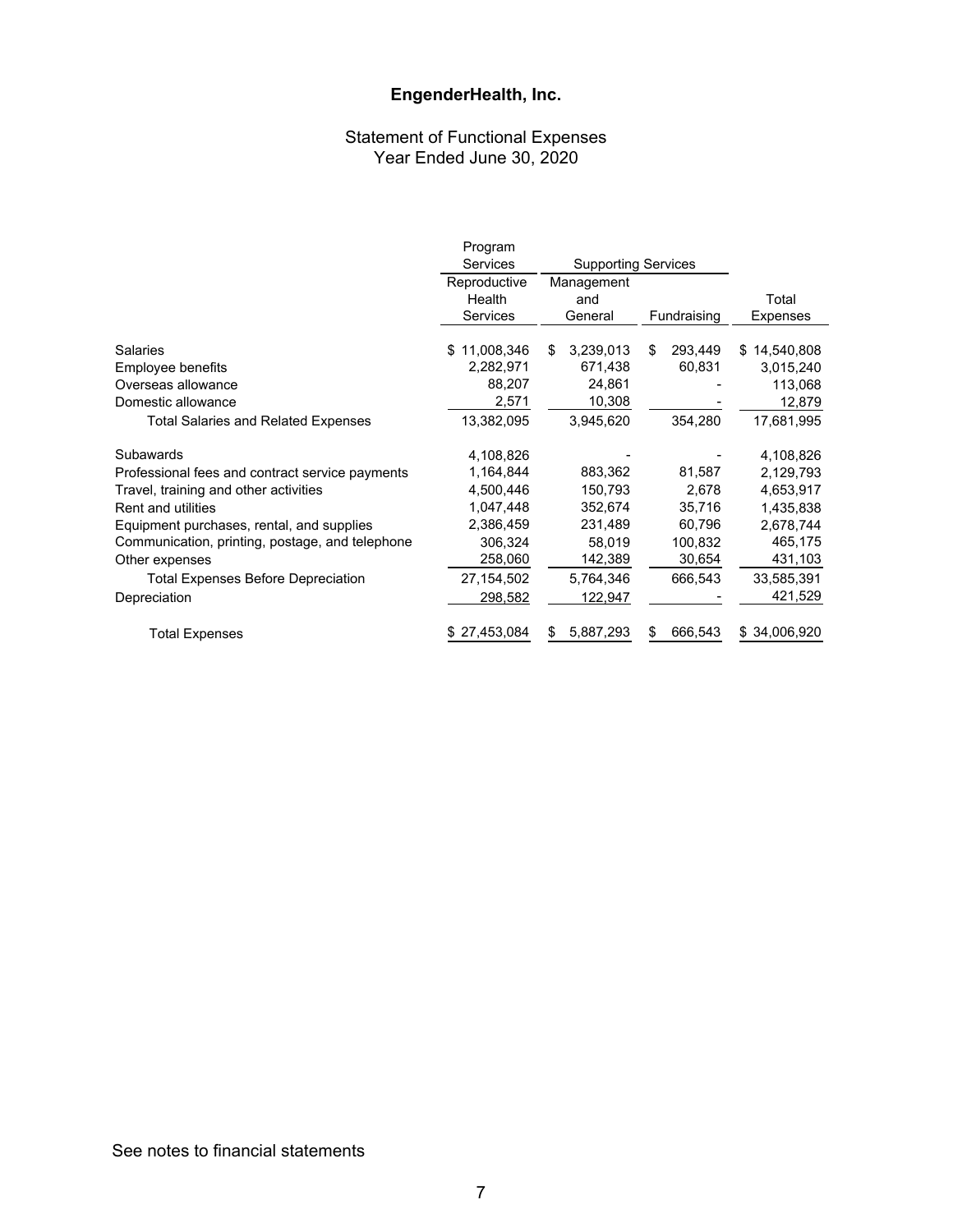# Statements of Cash Flows

|                                                           | <b>Year Ended</b><br>June 30 |                   |  |
|-----------------------------------------------------------|------------------------------|-------------------|--|
|                                                           | 2021                         | 2020              |  |
| <b>CASH FLOWS FROM OPERATING ACTIVITIES</b>               |                              |                   |  |
| Change in net assets                                      | (1,437,635)<br>\$            | (6,271,108)<br>\$ |  |
| Adjustments to reconcile change in net assets to net cash |                              |                   |  |
| from operating activities                                 |                              |                   |  |
| Net realized and unrealized (gains) losses on investments | (425, 199)                   | 91,507            |  |
| Depreciation                                              | 375,783                      | 421,529           |  |
| Deferred rent                                             | 359,918                      | 1,238,488         |  |
| Bad debt recovery                                         | (8, 450)                     | (7,993)           |  |
| Loss on disposal of asset                                 | 165,113                      | 167,041           |  |
| Change in split interest agreements                       | (23, 837)                    | (10, 183)         |  |
| Post retirement benefit adjustment                        | (247, 194)                   | 148,322           |  |
| Gain on exit of rental obligation                         |                              | (841, 541)        |  |
| Forgiveness of paycheck protection program loan           | (944, 582)                   |                   |  |
| Changes in assets and liabilities                         |                              |                   |  |
| Grants and contracts receivable                           | 85,554                       | (172, 343)        |  |
| Prepaid expenses and other assets                         | 1,847,203                    | (488, 378)        |  |
| Contributions receivable                                  | 548,819                      | 5,461,223         |  |
| Accounts payable and accrued expenses                     | (1,838,116)                  | (4, 175, 987)     |  |
| Subtenant deposit                                         |                              | 304,696           |  |
| Refundable award advances                                 | 860,815                      | 418,142           |  |
| Net Cash from Operating Activities                        | (681, 808)                   | (3,716,585)       |  |
| <b>CASH FLOWS FROM INVESTING ACTIVITIES</b>               |                              |                   |  |
| Purchases of investments                                  | (404, 466)                   | (1,064,007)       |  |
| Proceeds from sale of investments                         | 416,286                      | 2,275,037         |  |
| Proceeds from VEBA retirement investment                  |                              | 1,928,324         |  |
| Purchase of property and equipment                        | (249, 615)                   | (196,222)         |  |
| Net Cash from Investing Activities                        | (237, 795)                   | 2,943,132         |  |
| <b>CASH FLOWS FROM FINANCING ACTIVITIES</b>               |                              |                   |  |
| Proceeds from paycheck protection program loan payable    |                              | 944,582           |  |
|                                                           | (919, 603)                   | 171,129           |  |
| Net Change in Cash and Cash Equivalents                   |                              |                   |  |
| <b>CASH AND CASH EQUIVALENTS</b>                          |                              |                   |  |
| Beginning of year                                         | 8,841,127                    | 8,669,998         |  |
| End of year                                               | 7,921,524<br>\$              | 8,841,127<br>\$   |  |
| <b>NON-CASH FINANCING ACTIVITIES</b>                      |                              |                   |  |
| Forgiveness of paycheck protection program loan           | 944,582                      | \$                |  |
| See notes to financial statements                         |                              |                   |  |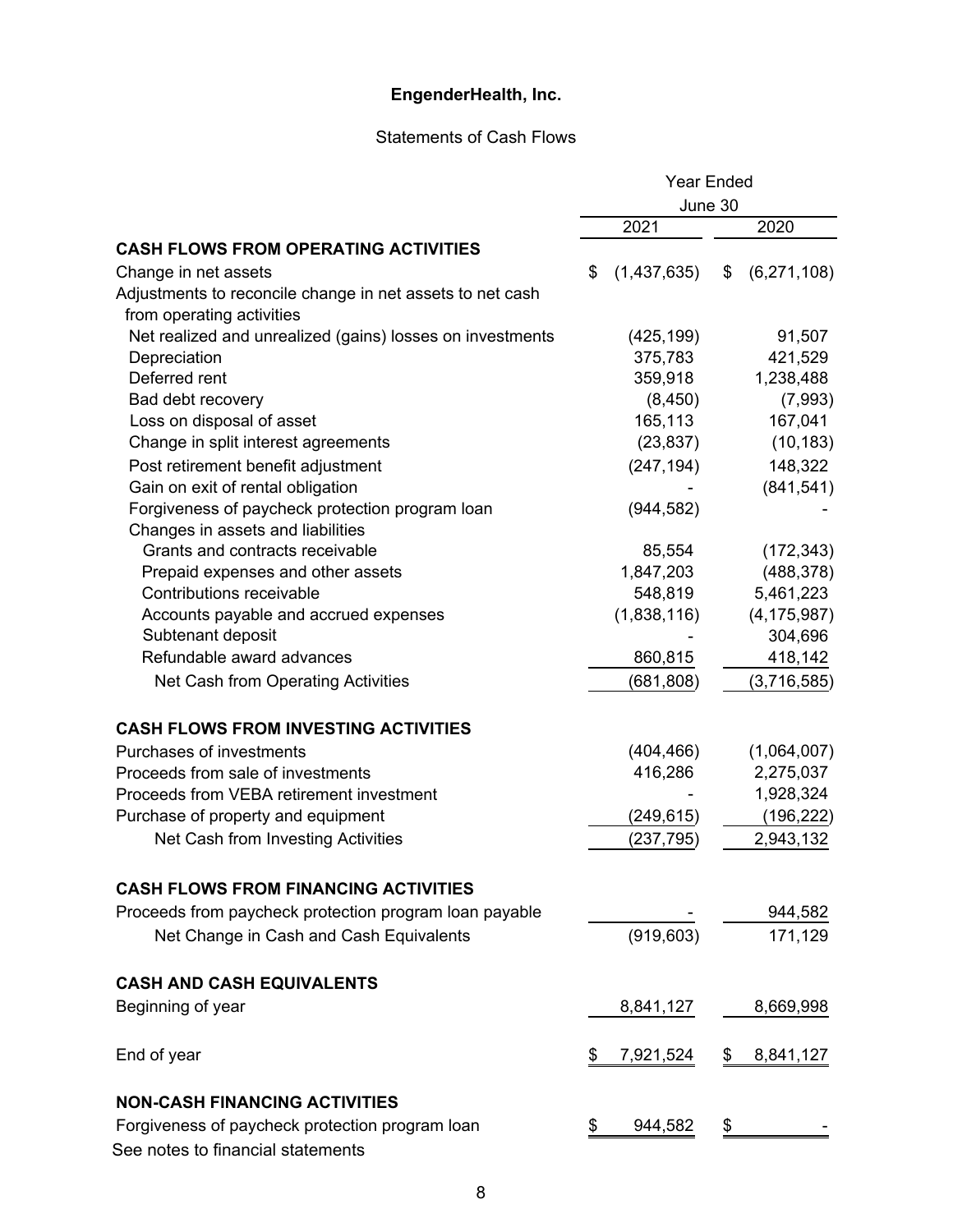Notes to Financial Statements June 30, 2021 and 2020

# **1. Organization and Tax Status**

EngenderHealth, Inc. ("EngenderHealth"), a tax-exempt organization incorporated in the state of New Jersey, is a nonprofit voluntary health and welfare agency whose purpose is to promote and support quality family planning and reproductive health services throughout the world. EngenderHealth's program service activities are as follows:

#### *Capacity Building and Technical Assistance*

Orientation, training, and technical support to provider institutions, professionals, and government entities on all aspects of developing, implementing, and evaluating family planning and reproductive healthcare service delivery systems to introduce, expand, and improve services. EngenderHealth works to transfer knowledge and skills in the areas of medical and surgical services, gender, and gender-based violence prevention, training, counseling, evaluation, and research. These activities are generally for the benefit of specific country programs, and they may include financial support in the form of grants, contracts and medical equipment.

# *Global and Emerging Programs*

Work to advance health and family planning services worldwide, principally leadership in the public and professional arenas and development of innovative approaches to reproductive health service delivery and related operations. These activities include developing and disseminating client, public, and professional information and education materials, training curricula, and other technical materials; conducting and publishing clinical and practical research; assisting in the development of public policy; and convening and conducting seminars, conferences, and other professional events.

# *Program Support*

Activities to guide, direct, and assess the development, implementation, and evaluation of program service activities.

EngenderHealth is exempt from federal income tax under Section 501(c)(3) of the Internal Revenue Code and has been classified as an organization that is not a private foundation under Section 509(a). Income generated from activities unrelated to EngenderHealth's exempt purpose is subject to tax under Internal Revenue Code Section 511.

# **2. Summary of Significant Accounting Policies**

#### *Basis of Presentation*

The accompanying financial statements have been prepared in accordance with accounting principles generally accepted in the United States of America ("U.S. GAAP").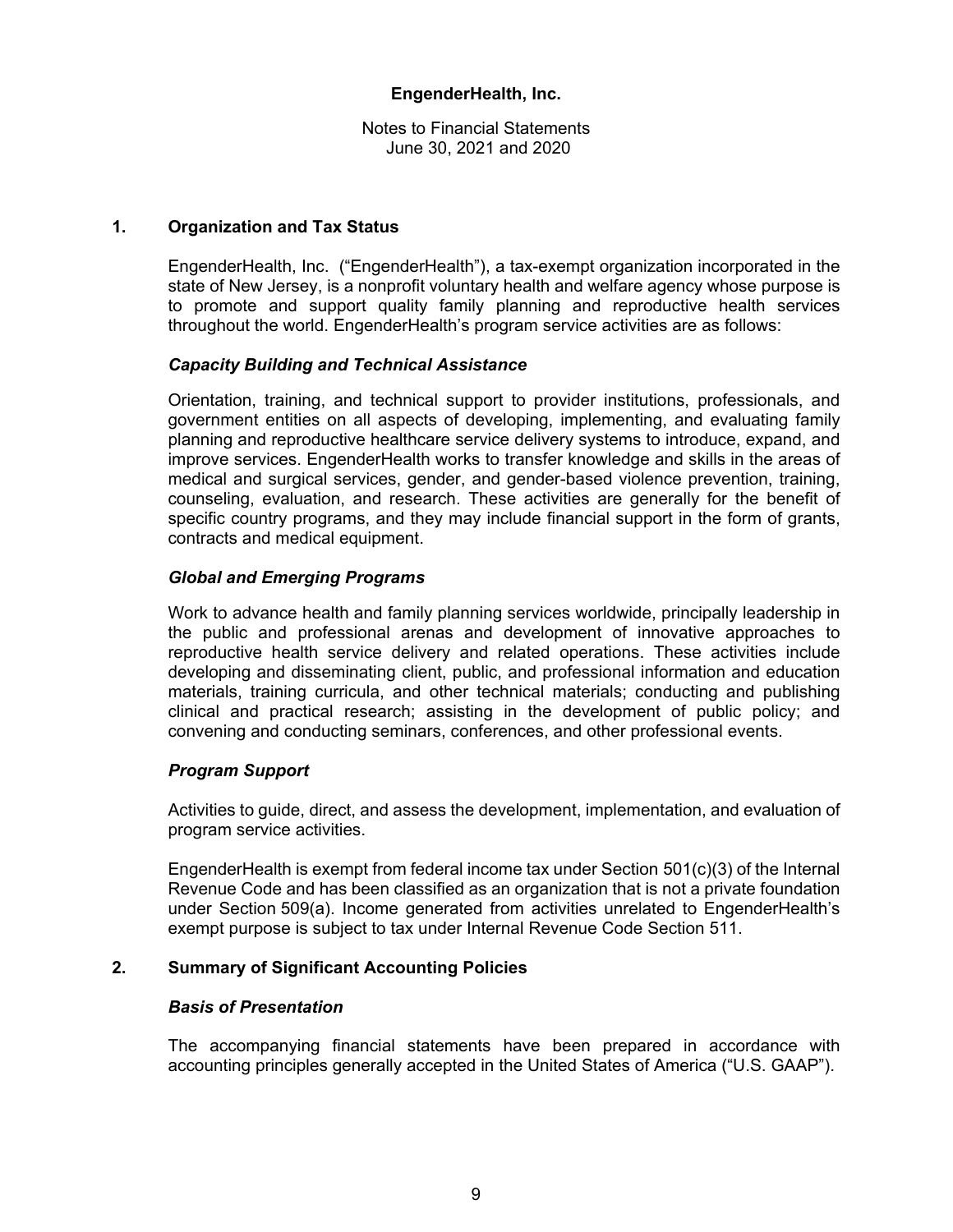Notes to Financial Statements June 30, 2021 and 2020

# **2. Summary of Significant Accounting Policies** *(continued)*

# *Use of Estimates*

The preparation of financial statements in accordance with U.S. GAAP requires management to make estimates and assumptions that affect the reported amounts of assets and liabilities and disclosure of contingent assets and liabilities at the date of the financial statements and the reported amounts of revenue and expenses during the reporting period. Accordingly, actual results could differ from those estimates.

#### *Net Asset Presentation*

Net assets, revenues, gains and losses are classified based on the existence or absence of donor-imposed restrictions. Accordingly, EngenderHealth's net assets are classified as with or without donor restrictions. Net assets without donor restrictions are not subject to donor-imposed stipulations and may be expended at the discretion of management and the Board. Net assets with donor restrictions are those whose use is limited by donors for a specific time period or purpose or are to be held in perpetuity.

#### *Fair Value Measurements*

EngenderHealth follows U.S. GAAP guidance on Fair Value Measurements which defines fair value and establishes a fair value hierarchy organized into three levels based upon the input assumptions used in pricing assets. The three levels are defined as follows:

 *Level 1* – Quoted prices in active markets for identical assets or liabilities.

*Level 2* – Observable inputs other than Level 1 prices such as quoted prices for similar assets or liabilities, quoted prices in markets that are not active, or other inputs that are observable or can be corroborated by observable market data for substantially the full term of the assets or liabilities.

*Level 3* – Unobservable inputs that are supported by little or no market activity and that are significant to the fair value of the assets or liabilities.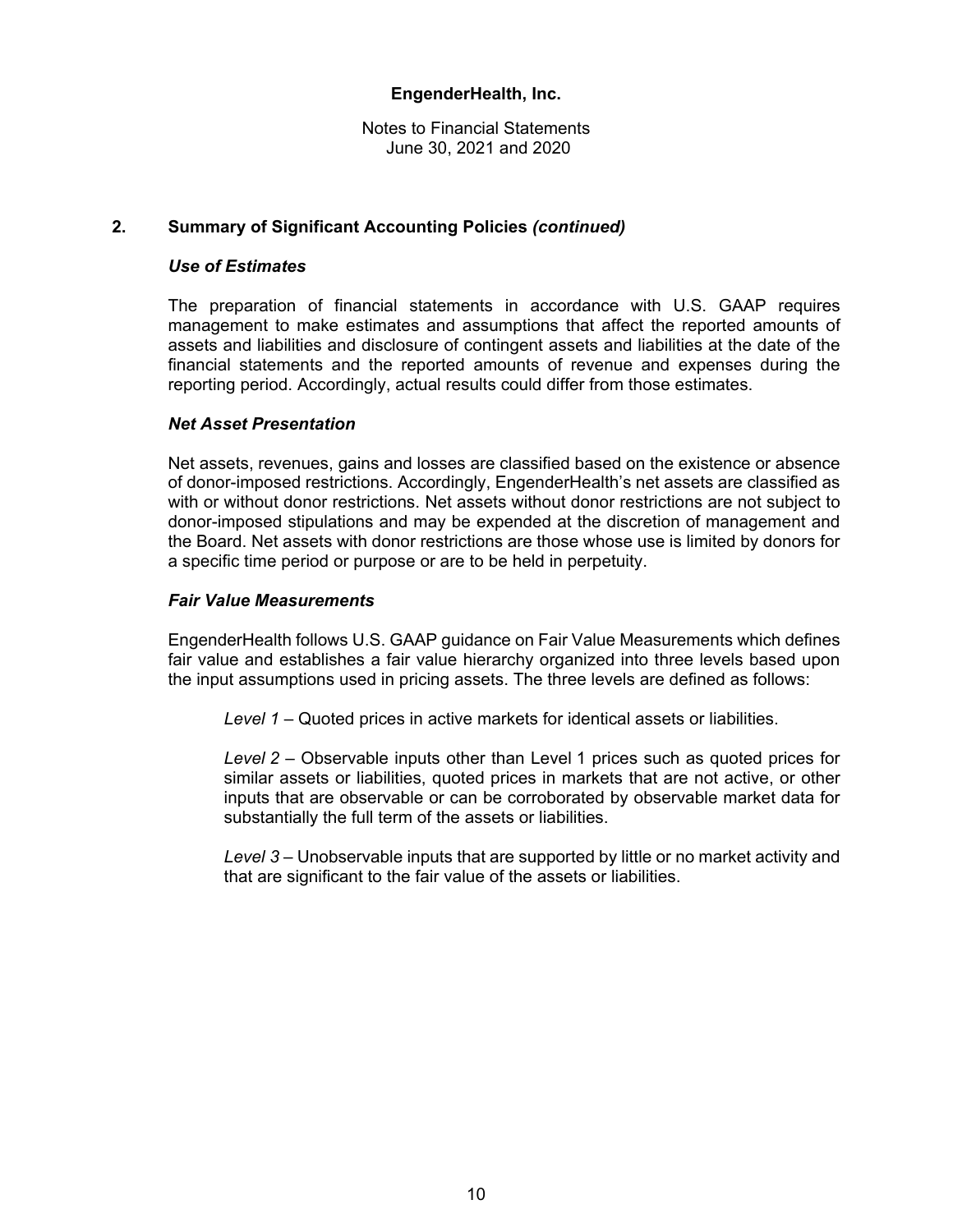Notes to Financial Statements June 30, 2021 and 2020

# **2. Summary of Significant Accounting Policies** *(continued)*

### *Cash and Cash Equivalents*

EngenderHealth considers all highly liquid financial instruments having a maturity of ninety days or less at the time of purchase to be cash equivalents.

Cash and cash equivalents reported on the statement of financial position and the statement of cash flows consists of the following at June 30:

|                                                   | 2021        | 2020        |
|---------------------------------------------------|-------------|-------------|
| Cash and cash equivalents                         | \$7,351,919 | \$8,240,581 |
| <b>Restricted Cash and Cash Equivalents</b>       |             |             |
| Subtenant deposit                                 | 304,696     | 304,696     |
| Lease security provision                          | 261,168     | 261,168     |
| Endowment cash equivalents                        | 3,741       | 34,682      |
| <b>Total Restricted Cash and Cash Equivalents</b> | 569,605     | 600,546     |
| <b>Total Cash and Cash Equivalents</b>            | 7,921,524   | \$8,841,127 |

# *Allowance for Doubtful Accounts*

An allowance for doubtful accounts is established for receivables where there exists doubt as to whether an amount will be fully collected. The determination of this allowance is an estimate based on EngenderHealth's historical experience, review of account balances and expectations relative to collections.

#### *Investments and Income Recognition*

Investments in equity securities with readily determinable fair values and all investments in debt securities are reported at fair value, based on quoted market prices. EngenderHealth records investment transactions based on the trade date. Interest income is recorded on the accrual basis and dividends are recorded on the ex-dividend date.

Investments are exposed to various risks, such as interest rate, market, credit, and other risks. Due to such risks and the level of uncertainty related to changes in the value of investment securities, it is at least reasonably possible that changes in the values of investment securities could occur in the near term and such changes could materially affect the amounts reported in the accompanying financial statements.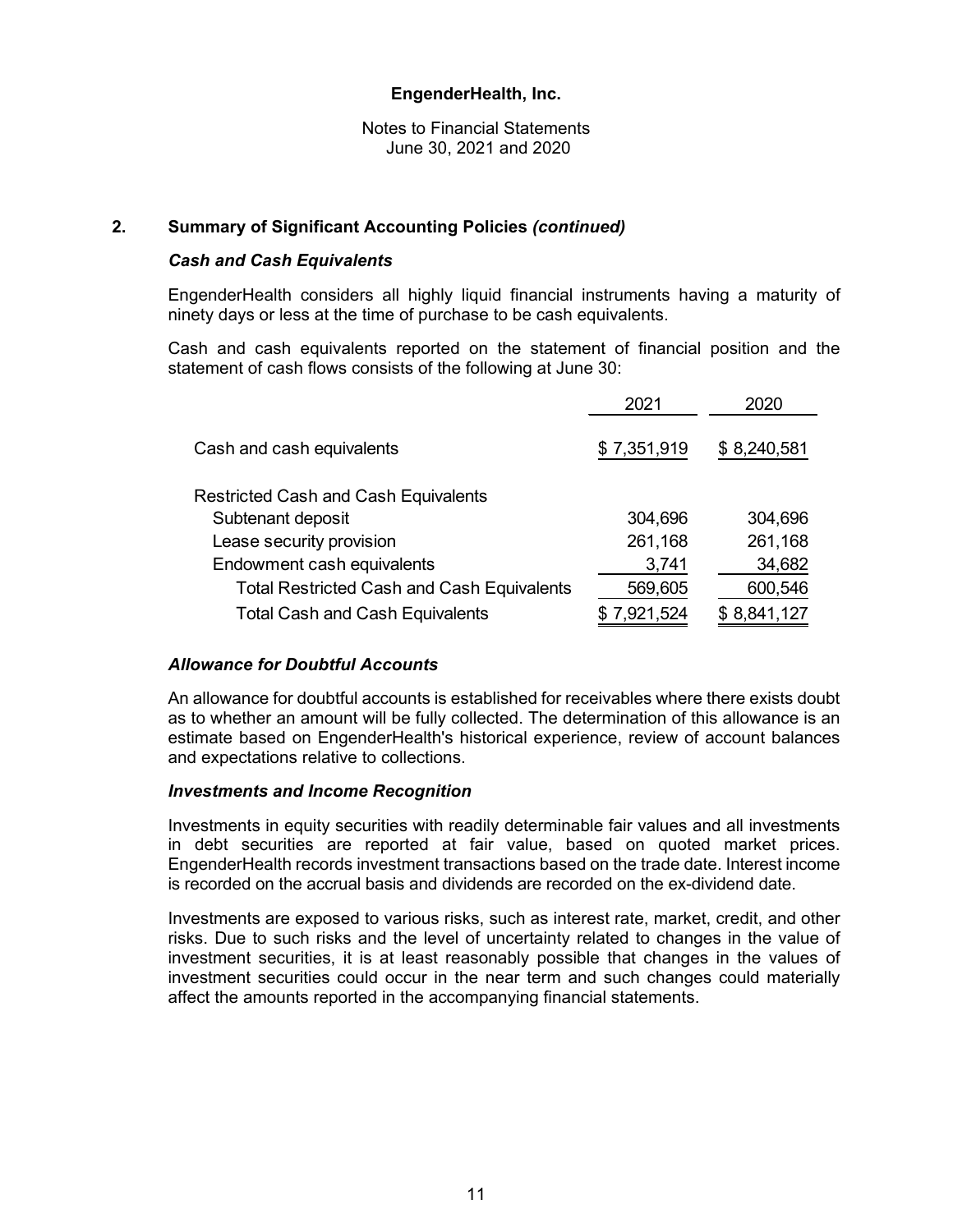Notes to Financial Statements June 30, 2021 and 2020

# **2. Summary of Significant Accounting Policies** *(continued)*

#### *Contributions*

Contributions and unconditional promises to give are recorded as revenue when signed pledges are made and are classified as without donor restrictions or with donor restrictions support based on the presence or absence of donor restrictions. Verbal and written intentions to contribute amounts are not recorded in these financial statements because they do not meet EngenderHealth's criteria for recognition.

Unconditional promises to give that are expected to be collected in future years are recorded at the present value of their estimated future cash flows. The discounts on those amounts are computed using rates applicable to the years in which the promises are received and consider market and credit risk as applicable. Amortization of the discounts and changes in allowance for doubtful accounts are included in contribution revenue on the statements of activities and other expenses on the statements of functional expenses, respectively.

#### *Revenue from Government Grants*

Cooperative agreements with the U.S. Agency for International Development ("USAID") and other grants and contracts are recognized as revenue and receivables when EngenderHealth incurs expenses reimbursable under the terms of the agreements. An allowance for uncollectible grants and contracts receivable is estimated based upon such factors as prior collection history, potential cost disallowances, and other factors. At June 30, 2021 and 2020, management determined that grants and contract receivables are fully collectible. Cash received under grants and contracts in advance of incurring the related expenses is reported as a liability until spent.

#### *Property and Equipment*

EngenderHealth capitalizes property and equipment with a unit cost in excess of \$1,000. All capitalized office furniture and fixtures, computers, vehicles and equipment purchased under USAID grants are subject to return to USAID, upon request. Depreciation of office furniture and fixtures, computer software and equipment is computed using the straight-line method based on estimated useful lives of three to seven years. Leasehold improvements are amortized over the life of the office lease or the estimated life of the leasehold improvement, whichever is shorter.

Property and equipment are reviewed for impairment if the use of the asset significantly changes or another indicator of possible impairment is noted. If the carrying amount for the asset is not recoverable, the value is written down to the asset's fair value. There were no impairments for the years ended June 30, 2021 and 2020.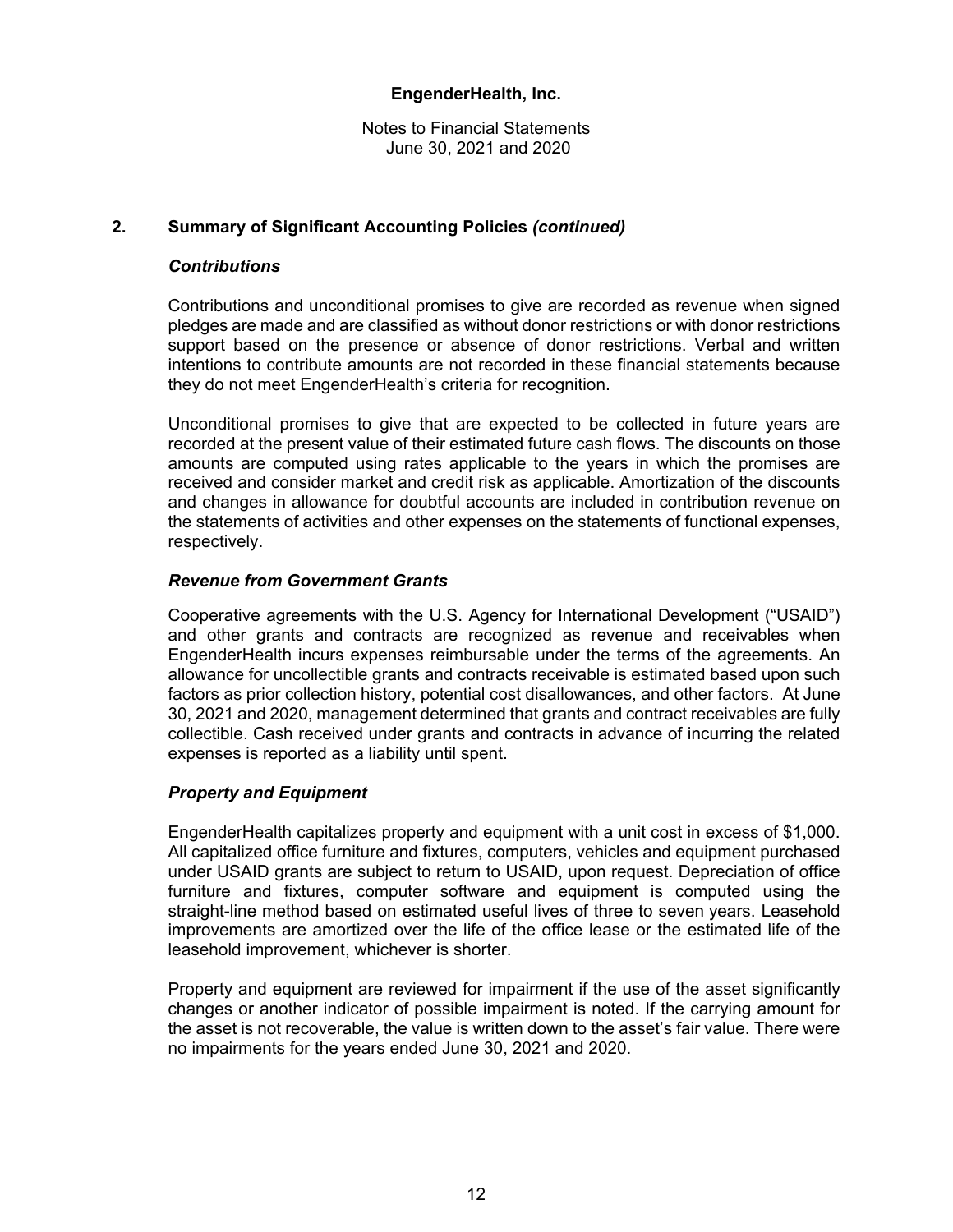Notes to Financial Statements June 30, 2021 and 2020

# **2. Summary of Significant Accounting Policies** *(continued)*

### *Subawards*

Grants awarded to subrecipients by EngenderHealth are recorded as an expense and a liability at the time the expenses are incurred. Amounts payable to subrecipients are included in accounts payable and accrued expenses.

# *Non-Operating Activities*

EngenderHealth reports investment return, losses on foreign currency translation, losses on contributions receivable, if any, change in the value of split-interest agreements, forgiveness of Paycheck Protection Program (the "PPP") loan and pension-related and postretirement healthcare benefits changes other than net periodic benefit cost/credit and other activities not affecting operations as non-operating activities in the accompanying statements of activities.

# *Foreign Currency Translation*

EngenderHealth has determined that its functional currency is the U.S. dollar. Accordingly, assets and liabilities denominated in other currencies are translated using the current exchange rates in effect at the statement of financial position date. Revenue and expense accounts are translated at the average rate in effect during the year.

# *Functional Allocation of Expenses*

The costs of providing the program and other activities of EngenderHealth have been summarized on a functional basis. Specific expenses that are readily identifiable to a single program or activity are charged to that function. Certain expenses are attributable to more than one program or supporting function and have been allocated in a reasonable ratio by management. These expenses include salaries, employee benefits, professional fees and contract service payments, travel, training and other activities, rent and utilities, and equipment purchases, rental and supplies, which are allocated based on estimates of time and effort.

# *Advertising Costs*

Advertising costs are expensed as incurred. Advertising costs were \$14,023 and \$8,891 for 2021 and 2020, respectively.

# *Reclassifications*

During preparation of the 2021 financial statements, management reviewed certain donor restrictions and determined that approximately \$550,000 of net assets with donor restrictions should have been classified as net assets without donor restrictions. Management has reclassified the amount as of June 30, 2019, and such reclassification is reflected in the accompanying financial statements. In addition, certain amounts from the fiscal 2020 financial statements were reclassified to conform to the fiscal 2021 presentation.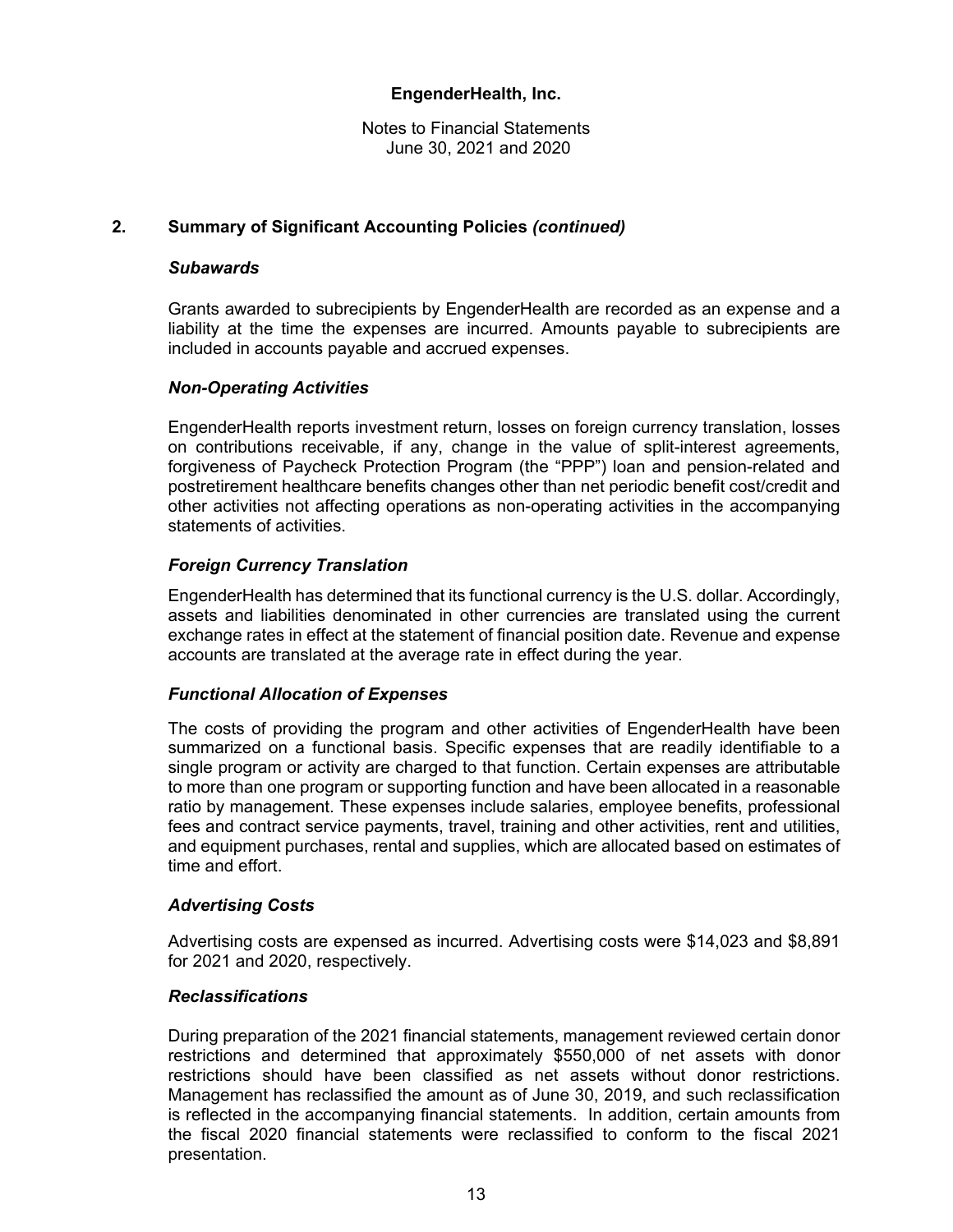Notes to Financial Statements June 30, 2021 and 2020

### **2. Summary of Significant Accounting Policies** *(continued)*

#### *Accounting for Uncertainty in Income Taxes*

EngenderHealth recognizes the effect of income tax positions only if those positions are more likely than not to be sustained. Management has determined that EngenderHealth had no uncertain tax positions that would require financial statement recognition or disclosure. The Organization is no longer subject to examination by the applicable taxing jurisdictions for years prior to June 30, 2018.

#### *Subsequent Events Evaluation by Management*

Management has evaluated subsequent events for disclosure and/or recognition in the financial statements through the date that the financial statements were available to be issued, which date is March 30, 2022.

#### **3. Concentration of Credit Risk**

Financial instruments that potentially subject EngenderHealth to concentrations of credit risk consist principally of cash and cash equivalents, investments and receivables (See Note 13). At times cash balances held at U.S. financial institutions may be in excess of federally insured limits. EngenderHealth also maintains bank accounts in various other countries. There is no insurance on these accounts. EngenderHealth has not experienced any material losses on its cash deposits.

The investment portfolio is diversified by type of investment and industry concentrations so that no individual investment or group of investments represent a significant concentration of credit risk.

#### **4. Fair Value Measurements**

The following are major categories of assets and liabilities at June 30, which are measured at fair value and grouped by their fair value hierarchy on a recurring basis:

|                                            | 2021            |    |         |     |         |     |           |
|--------------------------------------------|-----------------|----|---------|-----|---------|-----|-----------|
|                                            | Level 1         |    | Level 2 |     | Level 3 |     | Total     |
| Common stocks                              | \$1,531,733     | \$ |         | \$  |         | S   | 1,531,733 |
|                                            |                 |    |         |     |         |     |           |
| Corporate debt securities                  | 888,159         |    |         |     |         |     | 888,159   |
| U.S. Treasury securities                   | 150,263         |    |         |     |         |     | 150,263   |
| Real estate mutual funds                   | 62,881          |    |         |     |         |     | 62,881    |
| <b>Total Investments</b>                   | 2,633,036<br>S. | \$ |         |     |         |     | 2,633,036 |
| Fair value of split interest<br>agreements |                 | \$ |         | \$. | 192.646 | \$. | 192,646   |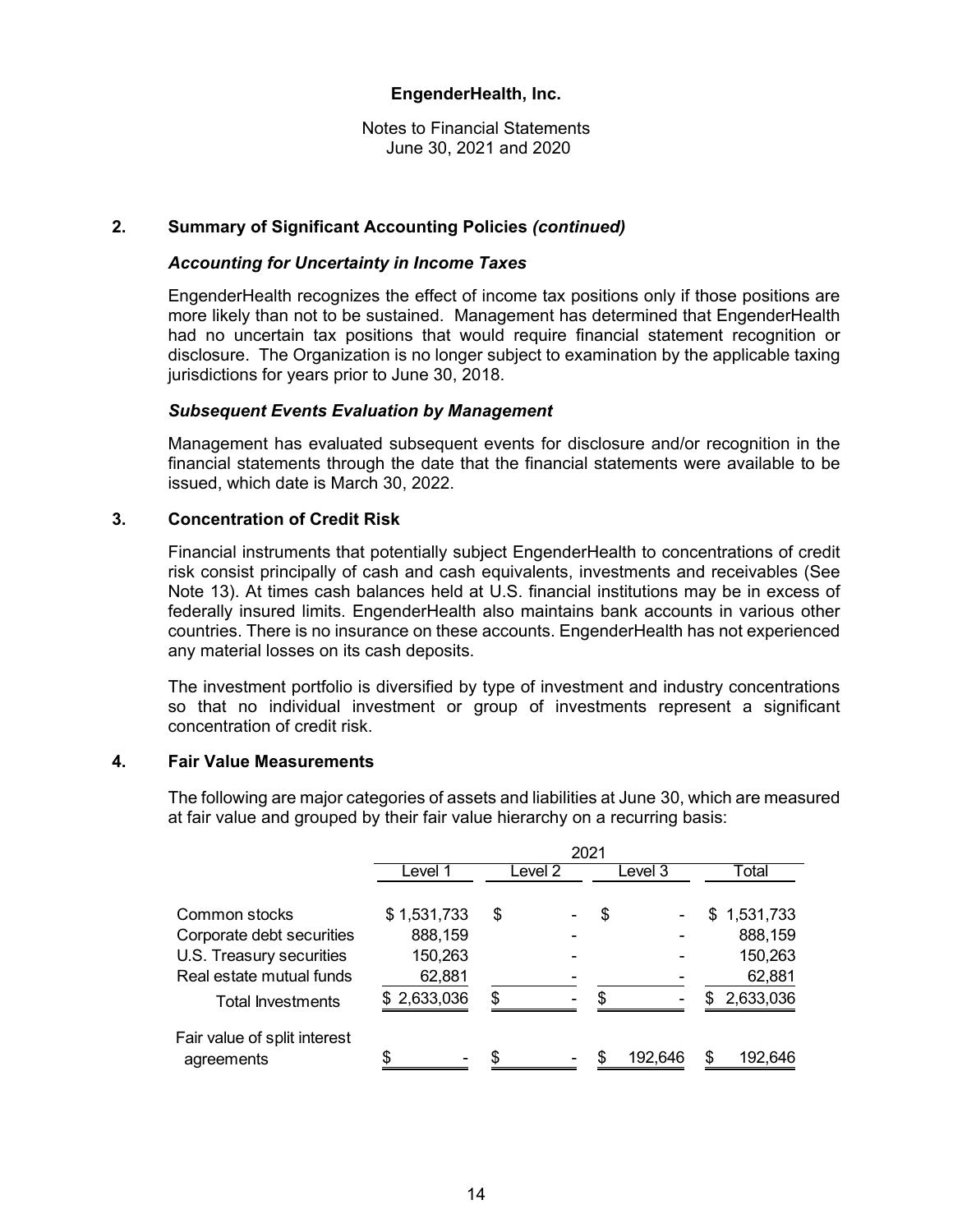# **4. Fair Value Measurements** *(continued)*

|                                            | 2020        |         |         |                |  |  |
|--------------------------------------------|-------------|---------|---------|----------------|--|--|
|                                            | Level 1     | Level 2 | Level 3 | Total          |  |  |
| Common stocks                              | \$1,089,796 | \$      | \$      | 1,089,796<br>S |  |  |
| Corporate debt securities                  | 927,771     |         |         | 927,771        |  |  |
| U. S. Treasury securities                  | 168,605     |         |         | 168,605        |  |  |
| Real estate mutual funds                   | 33,485      |         |         | 33,485         |  |  |
| <b>Total Investments</b>                   | \$2,219,657 | \$      |         | 2,219,657      |  |  |
| Fair value of split interest<br>agreements |             |         | 216,483 | 216,483        |  |  |

EngenderHealth recognizes transfers between levels in the fair value hierarchy on the date of the event or change in circumstances that causes the transfer. There were no transfers between levels for the years ended June 30, 2021 and 2020.

The following is a reconciliation of the beginning and ending balances for Level 3 liabilities for the years ended June 30:

|                                      | 2021      | 2020       |
|--------------------------------------|-----------|------------|
| Beginning balance                    | \$216,483 | \$ 226,666 |
| Change in value of annuities payable | (23, 837) | (10, 183)  |
| Ending balance                       | 192,646   | \$216,483  |

Included in investments are those assets held by EngenderHealth relating to certain split-interest agreements, totaling \$333,772 and \$338,964 at June 30, 2021 and 2020, respectively.

The following table presents the total investment return, reported in the accompanying statements of activities under non-operating activities, for the years ended June 30:

|                                                                                      | 2021          | 2020        |  |
|--------------------------------------------------------------------------------------|---------------|-------------|--|
| Interest and dividends, net of investment<br>management and related fees of \$16,096 | 33,164<br>\$. | 78,839<br>S |  |
| and \$32,413                                                                         |               |             |  |
| Unrealized gains (losses)                                                            | 339,882       | (273, 017)  |  |
| Realized gains                                                                       | 85,317        | 181,510     |  |
|                                                                                      | 458,363       | (12,668)    |  |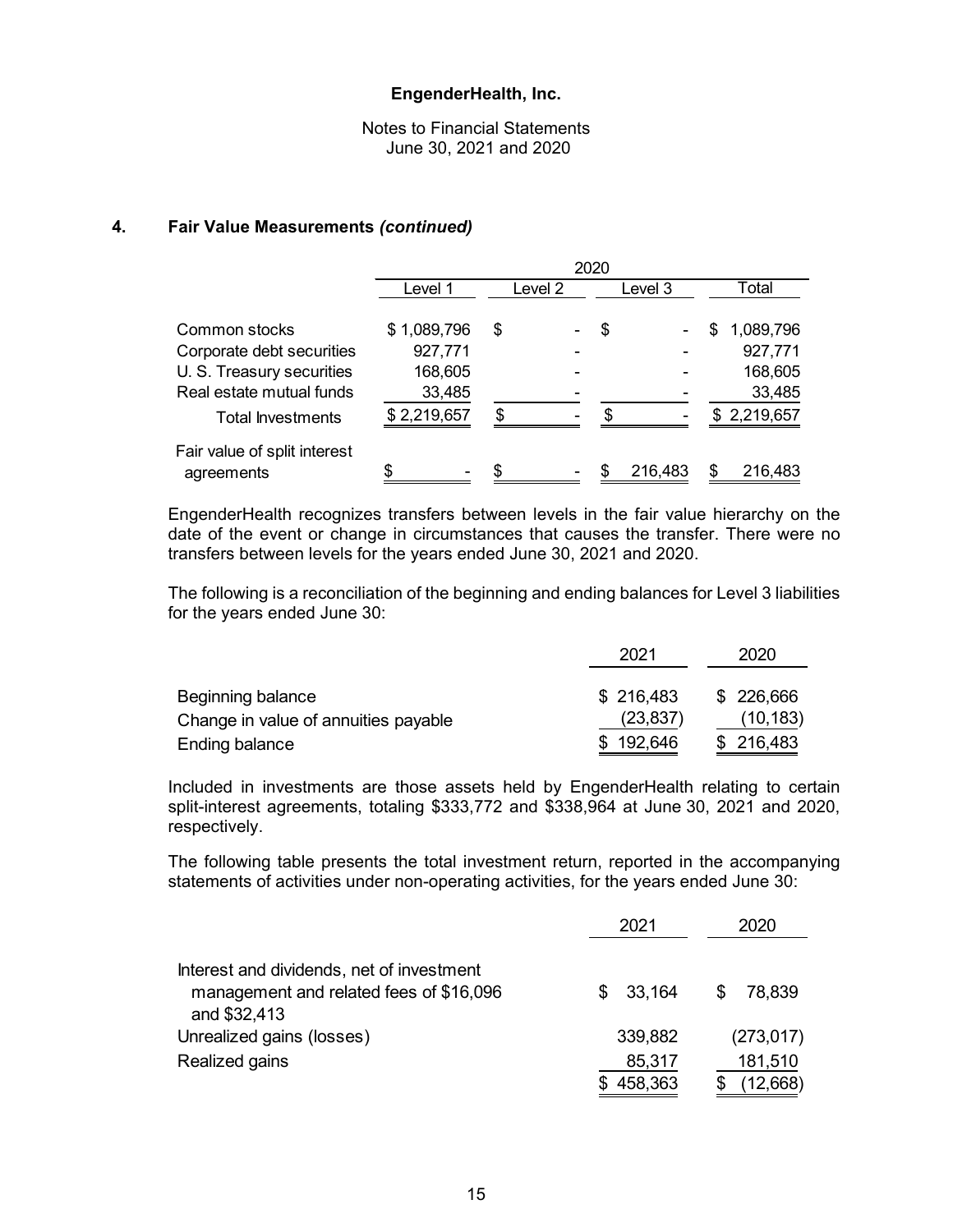Notes to Financial Statements June 30, 2021 and 2020

#### **5. Split-Interest Agreements**

EngenderHealth's split-interest agreements with donors consist primarily of irrevocable charitable gift annuities and pooled life income funds for which EngenderHealth serves as trustee. Assets held in these instruments are included in investments. Contribution revenue is recognized on the date the instruments are established, after recording liabilities for the present value of the estimated future payments to be made to the donors and/or other beneficiaries. The liabilities are adjusted during the term of the instruments for changes in the value of the assets, accretion of the discount, and other changes in the estimates of future benefits.

# **6. Contributions Receivable**

Contributions receivable are \$1,091,940 and \$1,640,759 at June 30, 2021 and 2020, respectively. Management determined that contributions receivable are fully collectible. No allowance for doubtful accounts has been established.

#### **7. Property and Equipment**

Property and equipment at June 30 consist of the following:

|                                   | 2021        | 2020        |
|-----------------------------------|-------------|-------------|
| Furniture, fixtures and equipment | \$2,452,564 | \$2,685,186 |
| Computer software                 | 720,857     | 720,857     |
| Leasehold improvements            | 2,210,174   | 2,216,898   |
|                                   | 5,383,595   | 5,622,941   |
| Accumulated depreciation          | (4,333,052) | (4,281,117) |
|                                   | 1,050,543   | 1,341,824   |
|                                   |             |             |

During 2021, EngenderHealth disposed of equipment with a cost basis of \$488,961 and accumulated depreciation of \$323,848, resulting in a loss of \$165,113.

#### **8. Net Assets With Donor Restrictions**

 Net assets with donor restrictions that are temporary in nature are available for the following at June 30:

|                              | 2021         | 2020        |
|------------------------------|--------------|-------------|
| Reproductive health programs | \$ 2,509,158 | \$5,652,153 |
| Split-interest agreements    | 541,141      | 581,919     |
|                              | \$3,050,299  | \$6,234,072 |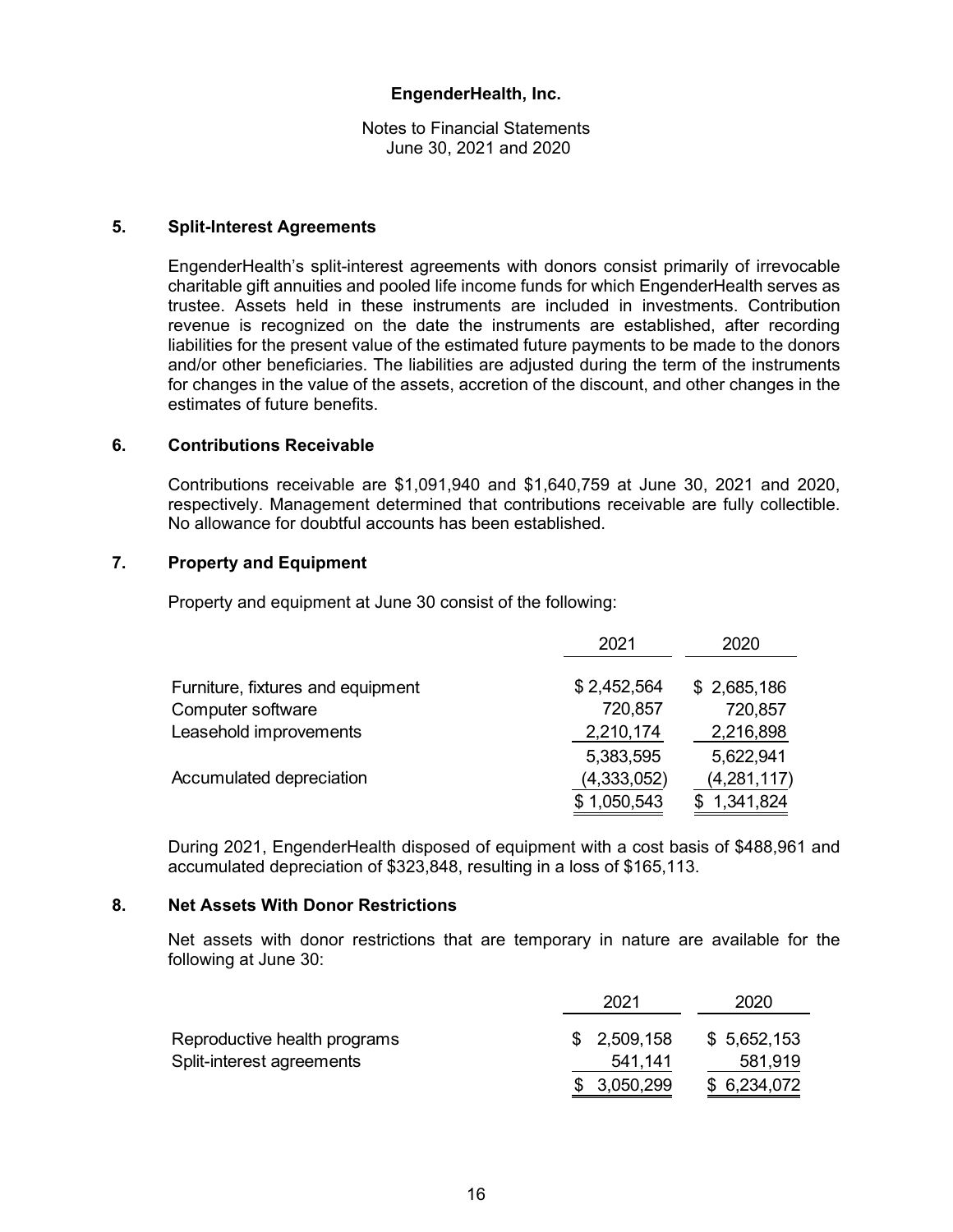### **8. Net Assets With Donor Restrictions** *(continued)*

For the years ended June 30, 2021 and 2020, perpetually restricted net assets totaling \$2,019,091 provided investment income of \$417,066 and \$17,181, respectively, to support operations.

 Net assets were released from donor restrictions by incurring expenses satisfying the restricted purpose specified by the donor or as a result of the expiration of donor imposed time restrictions as follows:

|                                           |   | 2021      | 2020         |
|-------------------------------------------|---|-----------|--------------|
| Reproductive health programs              | S | 8,989,726 | \$11,884,051 |
| Split-interest agreements                 |   | 79.279    |              |
| Appropriated earnings on endowment fund - |   |           |              |
| operations                                |   | 135,805   | 59,572       |
|                                           |   | 9,204,810 | \$11,943,623 |

# **9. Endowment Fund**

#### *(a) History of the Endowment Fund*

In 2001, the officers and the Board of Directors of EngenderHealth approved a five-year endowment campaign ("endowment fund"). The officers and the members of the Board of Directors were the main contributors to the endowment fund. The income generated from the endowment fund is intended to be used to provide EngenderHealth with the resources to ensure the continuity of its ongoing programs around the world, thereby allowing EngenderHealth to bridge funding gaps and to meet other emergent needs when funding is not available.

#### *(b) Investment Objectives and Guidelines*

EngenderHealth's primary investment objective is to maximize total return through income and capital appreciation while investing in a prudent manner by avoiding high-risk investments. EngenderHealth has adopted investment policy guidelines as approved by the Finance Committee of the Board of Directors. The policy provides for diversification in both equity and fixed income securities so as to provide a balance to the investment portfolio thereby avoiding undue risk concentration in any single asset class or investment category. The preferred long-term mix is 55% – 60% equities and 40% – 45% fixed income. The Finance Committee of the Board of Directors has the authority to make adjustments to the asset allocations in order to maintain target ranges in the endowment fund and any permanent changes in policy.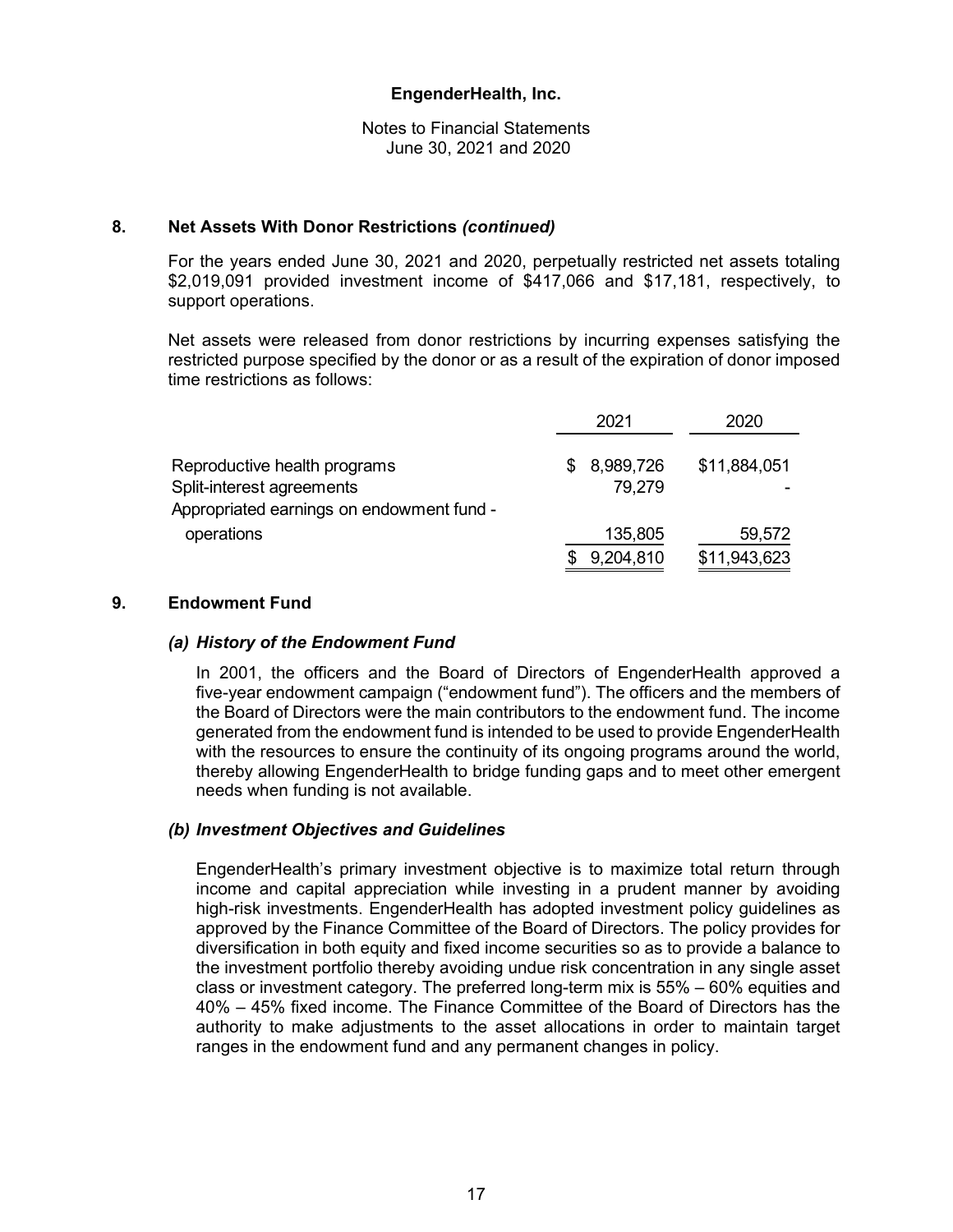Notes to Financial Statements June 30, 2021 and 2020

#### **9. Endowment Fund** *(continued)*

#### *(b) Investment Objectives and Guidelines (continued)*

EngenderHealth has a policy whereby 5.5% of the total fair value of the endowment fund's assets is calculated annually as a spending rate using the rolling three-year average of the fair value at the close of each fiscal year. This method is designed to protect the endowment fund from extreme market value fluctuations while improving the consistency in level of available spending. This spending policy is reviewed annually by the Finance Committee of the Board of Directors.

#### *(c) Classification of Endowment Net Assets*

Based on interpretation by the Board of Directors of EngenderHealth as it relates to the *New Jersey Uniform Prudent Management of Institutional Funds Act* (NJ UPMIFA), as enacted by the State of New Jersey, and accounting guidance surrounding the management of endowment funds, and absent explicit donor stipulations to the contrary, EngenderHealth classifies net assets with donor restrictions to be held in perpetuity as (a) the original value of gifts donated to the endowment, (b) the original value of subsequent gifts to the endowment, and (c) accumulations to the endowment made in accordance with the direction of the applicable donor gift instrument at the time the accumulation is added to the fund. The remaining portion of the donor-restricted endowment fund that is not classified as net assets to be held in perpetuity is classified as net assets with purpose restrictions until those amounts are appropriated for expenditure by EngenderHealth in a manner consistent with the standard of prudence prescribed by NJ UPMIFA. In accordance with NJ UPMIFA, EngenderHealth considers the following factors in making a determination to appropriate or accumulate donor-restricted endowment funds:

- (1) The duration and preservation of the fund
- (2) The purposes of the organization and the donor-restricted endowment fund
- (3) General economic conditions
- (4) The possible effect of inflation and deflation
- (5) The expected total return from income and the appreciation of investments
- (6) Other resources of the organization
- (7) The investment policies of the organization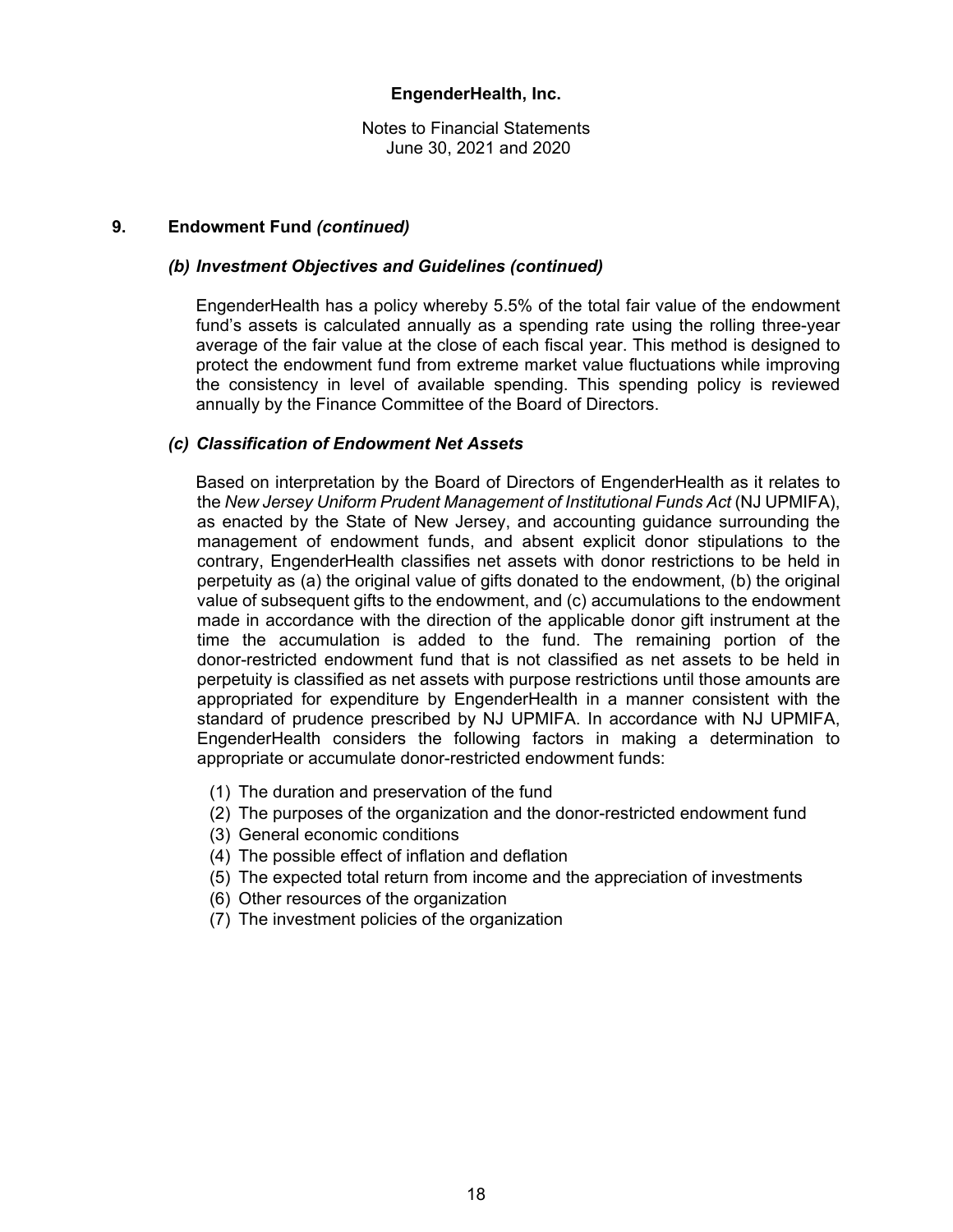Notes to Financial Statements June 30, 2021 and 2020

# **9. Endowment Fund** *(continued)*

The following is the endowment net asset composition as of June 30, 2021 and 2020.

|                                                                                              | Purpose                      | Held in               |                       |
|----------------------------------------------------------------------------------------------|------------------------------|-----------------------|-----------------------|
|                                                                                              | Restricted                   | Perpetuity            | Total                 |
| Endowment net assets,<br>July 1, 2020<br>Investment income<br>Net appreciation in fair value | \$<br>(42, 391)<br>50,225    | \$1,994,091           | \$1,951,700<br>50,225 |
| of investments<br>Appropriation for operations                                               | 366,841<br>(135, 805)        |                       | 366,841<br>(135, 805) |
| Endowment net assets,<br>June 30, 2021                                                       | 238,870<br>S                 | \$1,994,091           | \$2,232,961           |
|                                                                                              | Purpose<br><b>Restricted</b> | Held in<br>Perpetuity | Total                 |
| Endowment net assets,<br>July 1, 2019                                                        | \$                           | \$1,994,091           | \$1,994,091           |
| Investment income                                                                            | 66,151                       |                       | 66,151                |
| Net depreciation in fair value<br>of investments<br>Appropriation for operations             | (48,970)<br>(59, 572)        |                       | (48,970)<br>(59, 572) |
| Endowment net assets,                                                                        |                              |                       |                       |

From time to time, certain donor-restricted endowment funds may have fair values less than the amount required by donors or by law (underwater endowments). EngenderHealth has interpreted NJ UPMIFA to permit spending from underwater endowments in accordance with prudent measures required under law. Should the value of the endowment fall below the corpus of the gift, the shortfall will be offset with available funds until such time that the value exceeds the corpus. At June 30, 2020, the original gift value of \$1,994,091, and deficiencies of \$42,391 were reported in net assets with donor restrictions.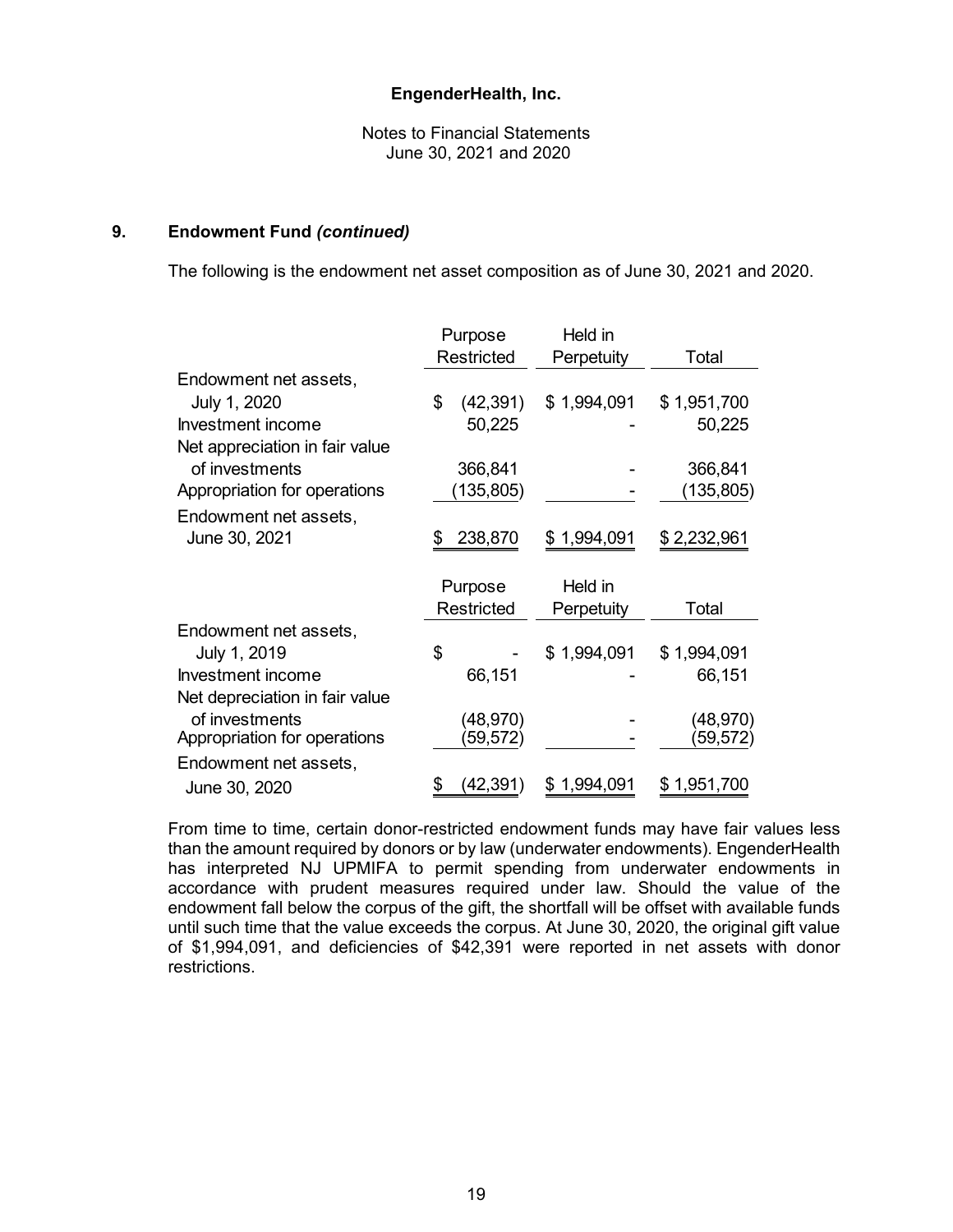Notes to Financial Statements June 30, 2021 and 2020

#### **10. Benefit Plans**

#### *(a) Retirement*

EngenderHealth has a defined contribution retirement plan, which covers substantially all employees. Pension expense for the years ended June 30, 2021 and 2020 was \$1,169,883 and \$1,271,864, respectively. Under the terms of the plan, employer contributions are fully vested upon participation in the plan. EngenderHealth contributes 8.5% of employee compensation as the employer contribution in compliance with EngenderHealth's personnel policies and negotiated agreements.

#### *(b) Postretirement Healthcare Benefits*

EngenderHealth's benefit policy provides for contributions of healthcare benefits, including dental and vision care coverage, for employees who retire after completing 15 years of service and reaching retirement age as defined in the plan agreement. Benefits are reduced by Medicare benefits after age 65. Employees who joined EngenderHealth after January 1, 2001 are not eligible for coverage under this plan. During fiscal 2019, the plan was funded by an irrevocable Voluntary Employees' Beneficiary Association (VEBA) Trust. During April 2020, the VEBA Trust was liquidated and EngenderHealth self-administered the defined benefit post retirement plan.

EngenderHealth records annual amounts relating to the plan based on calculations that incorporate various actuarial and other assumptions including discount rates, mortality, assumed rates of return, and healthcare cost trend rates. EngenderHealth reviews its assumptions on an annual basis and makes modifications to the assumptions based on current rates and trends when it is appropriate to do so. The effect of modifications to these assumptions is recorded as a charge to net assets without donor restrictions and amortized to net periodic cost over future periods using the corridor method. EngenderHealth believes that the assumptions utilized in recording its obligation under its plan are reasonable based on its experience and market conditions. The net periodic cost is recognized as employees render the services necessary to earn the postretirement benefits.

EngenderHealth recognizes the funded status of its defined benefit postretirement plan on a net basis as an asset or liability and recognizes changes in that funded status in the year in which the changes occur through a charge to net assets without donor restrictions to the extent those changes are not included in net periodic benefit cost. The funded status is reported on the statements of financial position as the difference between the fair value of plan assets and the benefit obligation.

EngenderHealth's funded status of its defined benefit postretirement plan was valued based on Actuarial Standards of Practice No.6. This standard takes into consideration the age of each participant when valuing future claim costs. This valuation methodology significantly reduced the anticipated cost of future claims by the plan beneficiaries, where the fair value of the plan assets exceed the future benefit obligation.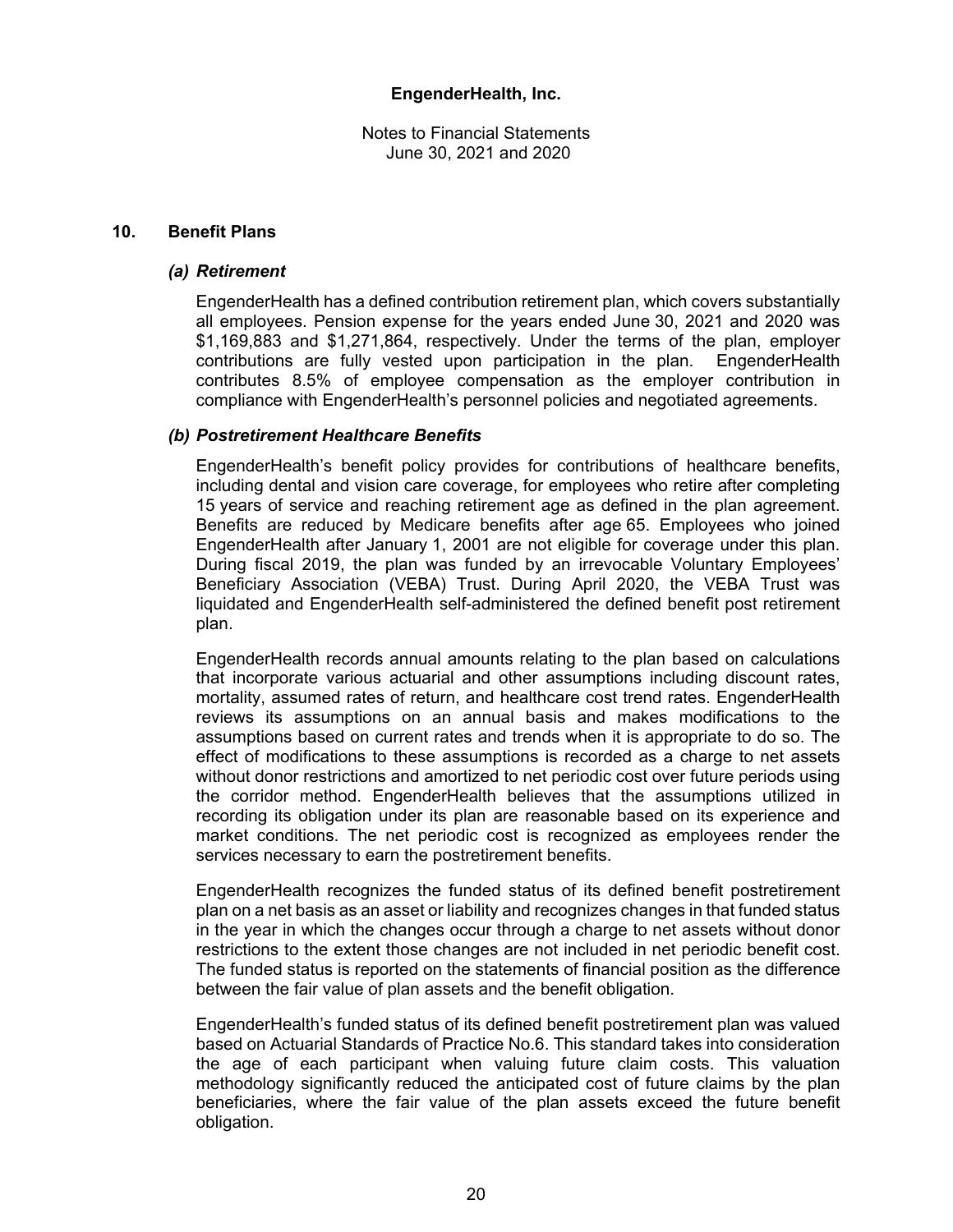# **10. Benefit Plans** *(continued)*

# *(b) Postretirement Healthcare Benefits (continued)*

Information with respect to this plan as of and for the years ended June 30 is as follows:

|                                                | 2021          | 2020          |
|------------------------------------------------|---------------|---------------|
| Change in benefit obligation                   |               |               |
| Benefit obligation at beginning of year        | 604,520<br>\$ | 587,139<br>\$ |
| Interest cost                                  | 19,913        | 24,006        |
| Actuarial (gain) loss                          | (195, 971)    | 100,700       |
| Benefits paid                                  | (71,136)      | (107, 325)    |
| Benefit Obligation at End of Year              | 357,326       | 604,520       |
| Change in plan assets                          |               |               |
| Fair value of plan assets at beginning of year |               | 2,059,265     |
| Actual return on plan assets                   |               | (98, 354)     |
| <b>Employer contributions</b>                  | 71,136        | 107,325       |
| <b>Trust liquidation</b>                       |               | (1,960,911)   |
| Benefits paid                                  | (71,136)      | (107,325)     |
| Fair Value of Plan Assets at End of Year       |               |               |
| Funded Status at End of Year                   | 357,326       | 604,520       |

The table below reflects amounts recognized in net assets without donor restrictions at June 30, 2021 and 2020.

|                    | 2021      | 2020         |
|--------------------|-----------|--------------|
| Net actuarial gain | (528,039) | \$ (697,599) |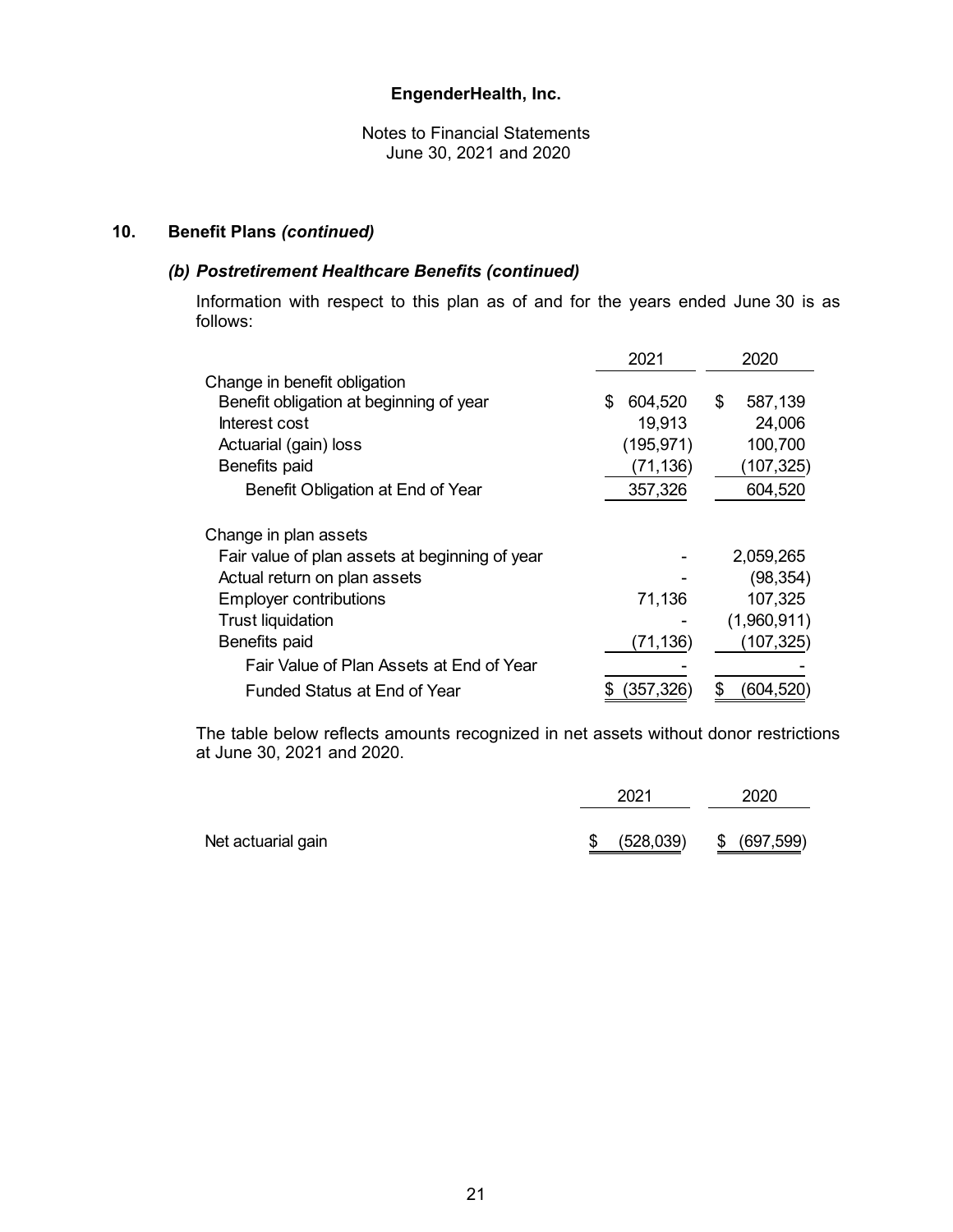Notes to Financial Statements June 30, 2021 and 2020

### **10. Benefit Plans** *(continued)*

#### *(b) Postretirement Healthcare Benefits (continued)*

Other changes in plan assets and benefit obligation recognized in changes in net assets without donor restrictions are as follows:

|                                                                                              | 2021         | 2020         |
|----------------------------------------------------------------------------------------------|--------------|--------------|
| Net periodic postretirement benefit cost                                                     |              |              |
| Interest cost                                                                                | \$<br>19,913 | \$<br>24,006 |
| Expected return on plan assets                                                               |              | (89, 696)    |
| Amortization of prior service cost                                                           |              | 1,785        |
| Amortization of net gain                                                                     | (26,411)     | (34,734)     |
| Net Periodic Postretirement Benefit Cost                                                     | (6, 498)     | (98, 639)    |
| Unamortized actuarial (gain) loss                                                            | (195, 971)   | 288,750      |
| Amortization of prior service cost                                                           |              | (1,785)      |
| Amortization of actuarial gain                                                               | 26,411       | 34,734       |
| <b>Total Changes Recognized in Net Assets Without</b>                                        |              |              |
| <b>Donor Restrictions</b>                                                                    | (169, 560)   | 321,699      |
| Total Recognized in Net Periodic Postretirement<br>Benefit Cost and Net Assets Without Donor |              |              |
| <b>Restrictions</b>                                                                          | 176,058)     | 223,060      |

The estimated prior service and experience loss that will be amortized from net assets without donor restrictions into net periodic benefit cost over the next fiscal year are as follows:

| Amortization of net gain |  | 46,422 |
|--------------------------|--|--------|
|--------------------------|--|--------|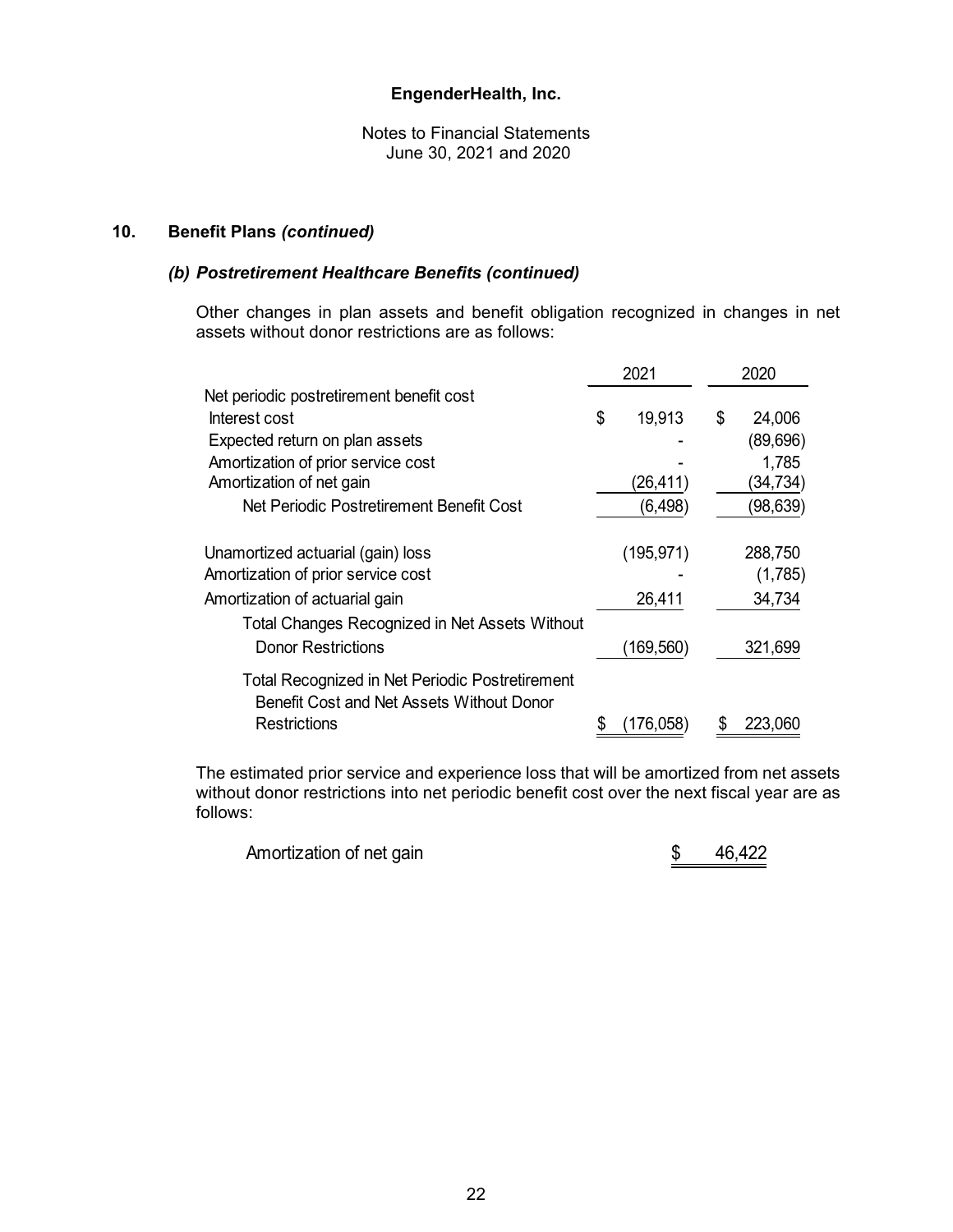# **10. Benefit Plans** *(continued)*

# *(b) Postretirement Healthcare Benefits (continued)*

Information in respect to the plan as of and for the years ended June 30 is as follows:

|                                                            | 2021       | 2020       |
|------------------------------------------------------------|------------|------------|
| Weighted average assumptions as of the<br>measurement date |            |            |
| Discount rate - benefit obligation                         | 3.50%      | 3.50%      |
| Discount rate - net periodic benefit cost                  | 3.50%      | 3.07%      |
| Expected long-term return on plan assets                   | N/A        | $6.00\%$   |
| Assumed healthcare cost trend rates                        |            |            |
| Healthcare cost trend rate assumed for next year           |            |            |
| - medical (post-65)                                        | $3.50\%$   | 4.50%      |
| Healthcare cost trend rate assumed for next year           |            |            |
| - prescription drug                                        | $0.00\%$ * | $0.00\%$ * |
| Rate to which the cost trend rate is assumed to            |            |            |
| decline (the ultimate trend rate)                          | 3.50%      | 3.00%      |
| Year that the rate reaches the ultimate trend              | 2021       | 2023       |

\* During fiscal 2021 and 2020, the prescription drug healthcare cost trend rate assumption was blended with the medical (post-65) healthcare cost trend rate assumption.

Assumed healthcare cost trend rates have a significant effect on the amounts reported for the healthcare plan. A one-percentage-point change in assumed healthcare cost trend rates would have the following effects:

|                                             | 1% point |          | 1% point |           |
|---------------------------------------------|----------|----------|----------|-----------|
|                                             |          | increase |          | decrease  |
| Effect on postretirement benefit obligation | -86      | 36.722   | <b>S</b> | (20, 531) |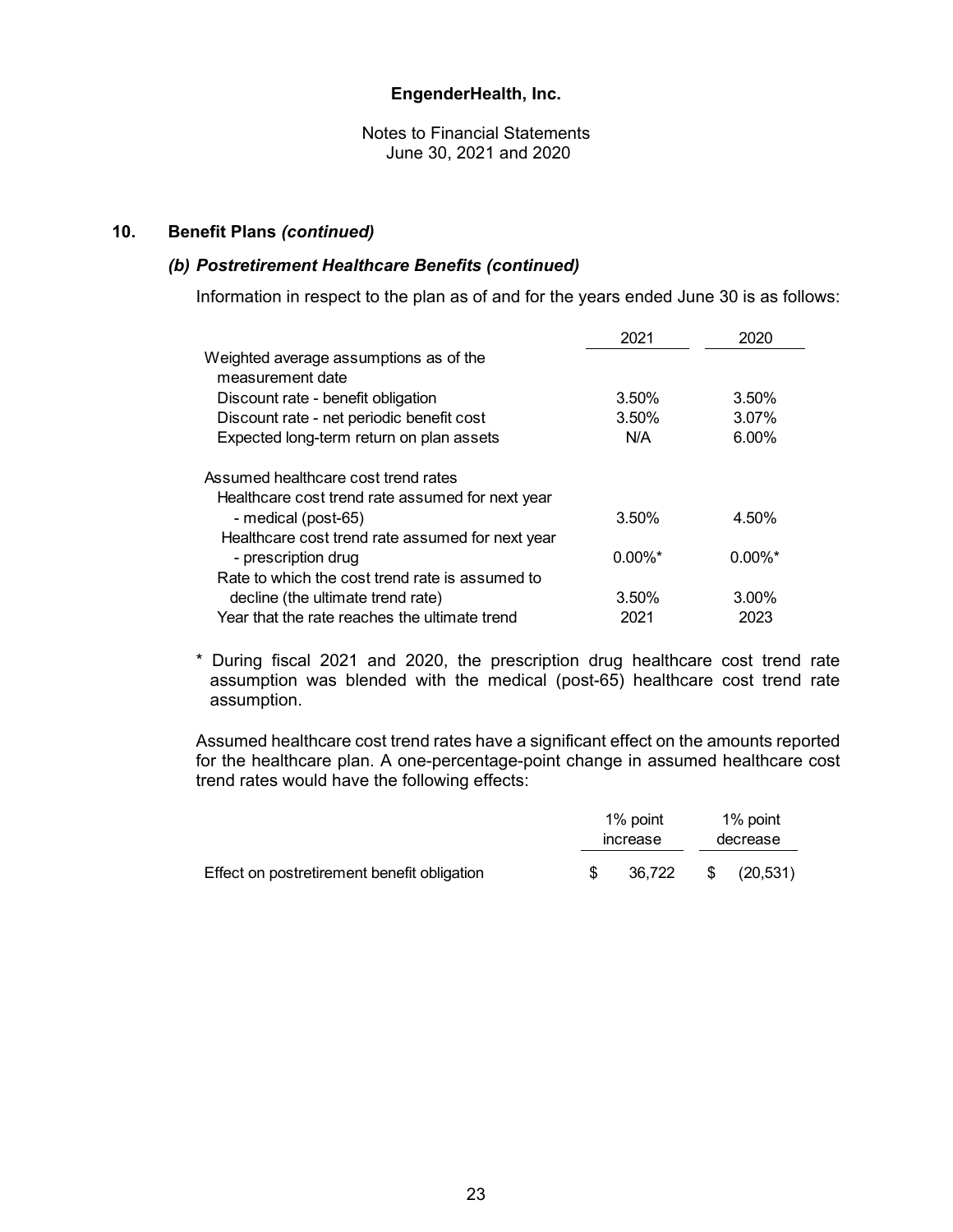### **10. Benefit Plans** *(continued)*

### *(b) Postretirement Healthcare Benefits (continued)*

Projected payments to retired participants over the next 10 years, which reflect expected future service, are as follows:

| 2022        | \$<br>34,947 |
|-------------|--------------|
| 2023        | 35,821       |
| 2024        | 36,717       |
| 2025        | 37,635       |
| 2026        | 38,575       |
| 2027 - 2031 | 139,170      |
| Total       | 322,865      |

The expected benefit payments are based on the same assumptions used to measure EngenderHealth's benefit obligation at June 30, 2021 and include estimated future employee service. Some retired participants contribute 100% and some retired participants contribute 50% of the premium cost of their benefits EngenderHealth contributes the remainder.

#### **11. Commitments and Contingencies**

(a) In April 2018, EngenderHealth relocated its headquarters to 505  $9<sup>th</sup>$  Street NW in Washington, DC, under a lease agreement expiring on September 15, 2022.

EngenderHealth had maintained its headquarters at 440 Ninth Avenue in New York City under a lease that expires on February 28, 2028. An amendment to the lease agreement was made on February 1, 2015, reducing the total square footage under the lease.

Aggregate minimum rental payments under the New York City lease, the Washington, DC lease and other leases maintained at various foreign office locations are as follows:

| 2022       | S | 1,365,627 |
|------------|---|-----------|
| 2023       |   | 1,294,749 |
| 2024       |   | 1,074,101 |
| 2025       |   | 1,001,144 |
| 2026       |   | 1,001,144 |
| Thereafter |   | 1,668,573 |
|            |   | 7,405,338 |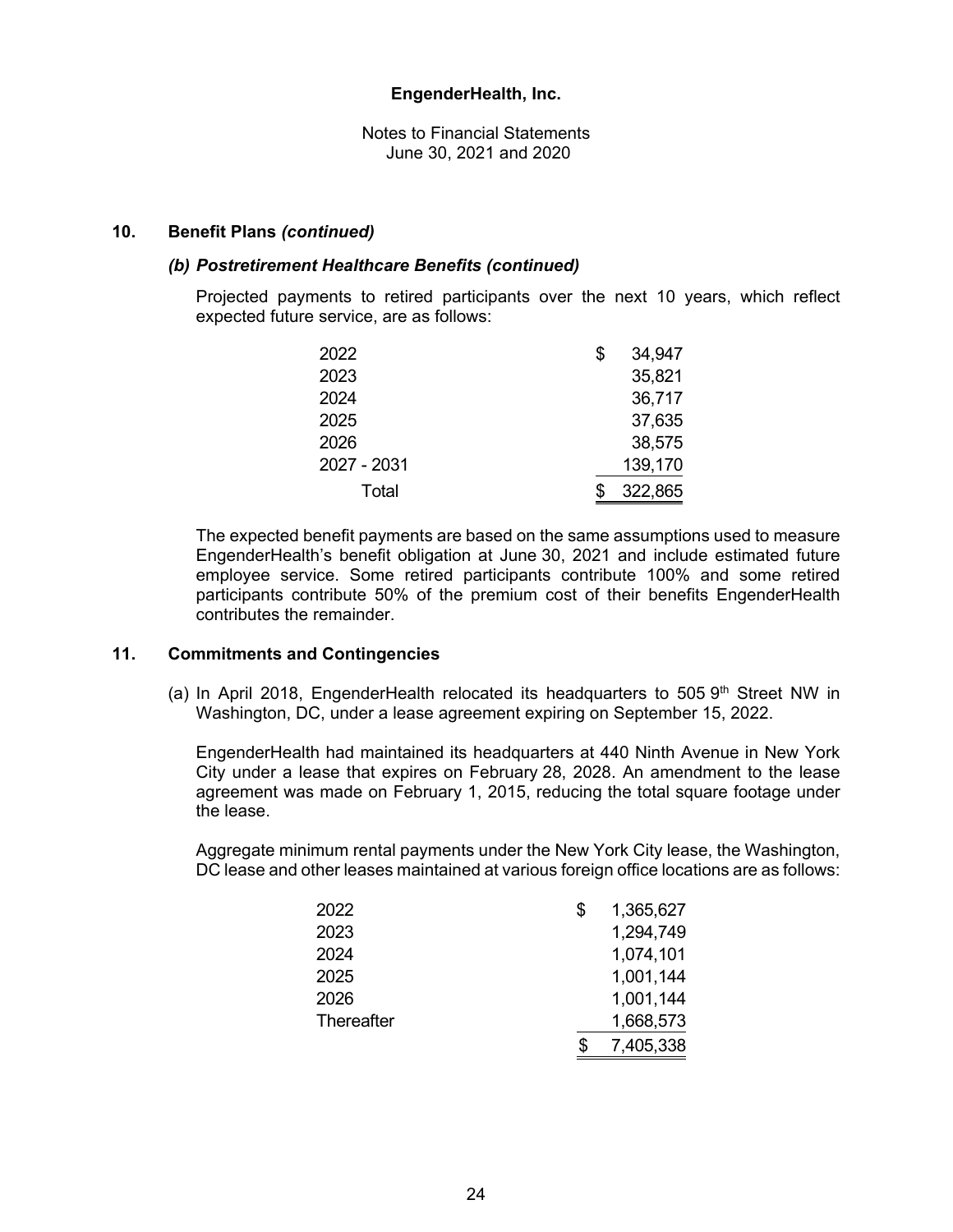# **11. Commitments and Contingencies** *(continued)*

Minimum rental commitments do not include utilities or annual operating escalation charges, which are also payable under the office leases. Accounts payable and accrued expenses as of June 30, 2021 and 2020 include \$241,522 and \$601,440 respectively, of deferred rent related to the amount of straight-lined rent expensed in advance of rental payments made. Rent expense was \$425,657 and \$637,589 for the years ended June 30, 2021 and 2020, respectively.

In conjunction with the New York City lease, EngenderHealth has a letter of credit with Citibank in the amount of \$261,168 to be held and used under the security provisions of the lease. The letter of credit is secured by EngenderHealth's investments.

(b) On April 30, 2018, EngenderHealth relocated its headquarters from New York City to Washington, DC. At June 30, 2021, the remaining lease obligation on the New York City office space was \$6,601,747. At June 30, 2021 and 2020, EngenderHealth estimated the liability on the exit of its rental obligation to be \$12,950. This amount is reported in accounts payable and accrued expenses in the statements of financial position.

On February 11, 2020, EngenderHealth entered into a sublease agreement with an organization for the space at 440 Ninth Avenue in New York City that expires on February 27, 2028. Under the lease agreement the subtenant agrees to pay a base rent with annual escalations. Future annual rental income under the sublease agreement is as follows:

| 2022       | \$<br>942,816 |
|------------|---------------|
| 2023       | 988,194       |
| 2024       | 1,078,134     |
| 2025       | 1,105,067     |
| 2026       | 1,132,653     |
| Thereafter | 1,949,383     |
|            | 7,196,247     |

(c) EngenderHealth receives funding from U.S. government agencies, primarily USAID, and other organizations for various activities which are subject to audits. Although such audits may result in disallowance of certain expenditures, which would be absorbed by EngenderHealth, in management's opinion, the ultimate outcome of such audits would not have a material effect on the financial position, changes in net assets, or cash flows of EngenderHealth.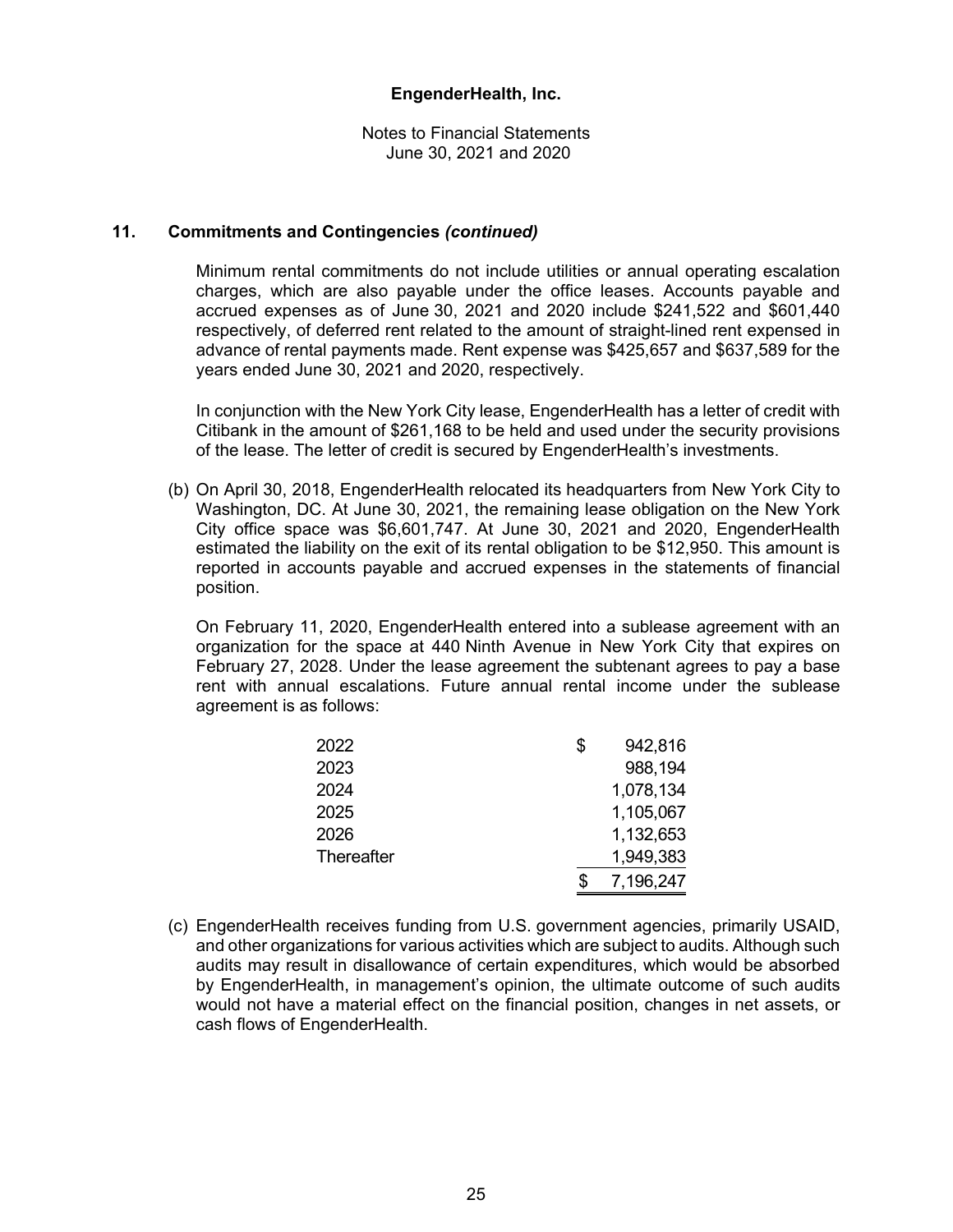# **12. Paycheck Protection Program Loan Payable**

On April 30, 2020, EngenderHealth received loan proceeds in the amount of \$944,582 under the PPP. The PPP, established as part of the Coronavirus Aid, Relief and Economic Security Act (the "CARES Act"), provides for loans to qualifying entities for amounts up to 2.5 times the 2019 average monthly payroll expenses of the qualifying entity. The PPP loan bears an interest rate of 1% per annum. All or a portion of the PPP loan principal and accrued interest is forgivable as long as the borrower uses the loan proceeds for eligible purposes, as described in the CARES Act, over a period of either eight or twentyfour weeks (the "Covered Period"). The amount of loan forgiveness could be reduced if the borrower terminates employees or reduces salaries below a certain threshold during the Covered Period and does not qualify for certain safe harbors. The unforgiven portion of the PPP loan, if any, is payable within two years from the date of the loan. Loan payments of principal or interest are deferred until the amount of loan forgiveness is determined by the United States Small Business Administration ("SBA").

As of June 30, 2020, the PPP loan was recognized as debt on the statement of financial position. The PPP loan was forgiven in full by the SBA on May 20, 2021 and is reported as forgiveness of PPP loan on the 2021 statement of activities.

### **13. Significant Funders**

Total contributions and private grants revenue received from four donors aggregated to 72% during 2021. Total contributions and private grants revenue received from three donors aggregated to 75% during 2020. In addition, contributions receivable from one donor aggregated to 99% at June 30, 2021. Contributions receivable from two donors aggregated to 98% at June 30, 2020.

During the years ended June 30, 2021 and 2020, 76% and 37%, respectively, of operating revenues and other support were received from the U.S. government, either directly or through pass-through agencies. In 2021 and 2020, 46% and 76%, respectively, of such amounts were received from USAID. The operations of EngenderHealth's programs at present levels are dependent upon continued funding from the U.S. government, primarily USAID.

# **14. Foreign Currency Translation**

Substantially all assets and liabilities of the foreign office operations are translated at yearend exchange rates; support and revenue and expenses are translated at the average exchange rates during the year. Translation adjustments for such assets and liabilities are accumulated in net assets without donor restrictions. Losses from foreign currency translation of \$358,050 and \$207,749 during the years ended June 30, 2021 and 2020, respectively, and are included in non operating activities on the statements of activities.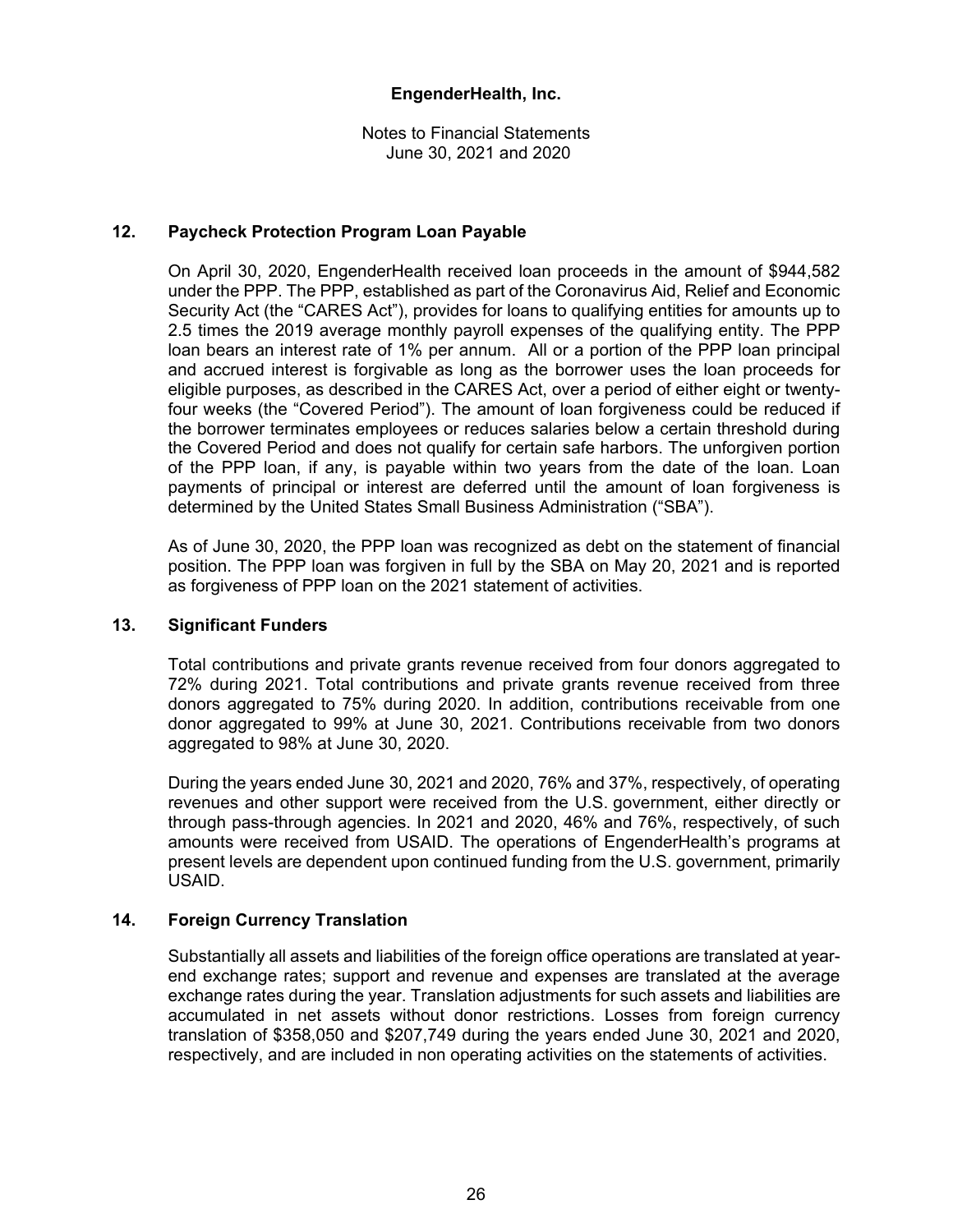Notes to Financial Statements June 30, 2021 and 2020

# **15. Grant Agreement**

In August 2017, the State of the Netherlands provided EngenderHealth with a five-year contract of \$9,333,889 to be used for the AGO project – Afar. In May 2019, the State of the Netherlands amended the contract to increase funding by an additional \$1,706,385. During the years ended June 30, 2021 and 2020, EngenderHealth received advances of \$3,068,501 and \$2,388,693, respectively, and incurred expenses of \$2,965,523 and \$3,228,328, respectively. The unspent advances of \$331,271 and \$228,294 are included in accounts payable and accrued expenses on the statements of financial position at June 30, 2021 and 2020, respectively.

#### **16. Liquidity and Availability of Financial Assets**

Financial assets available for general expenditures, that is without donor or other restrictions limiting their use within one year of the statement of financial position date, are comprised of the following at June 30:

|                                                   | 2021           | 2020         |
|---------------------------------------------------|----------------|--------------|
| <b>Financial Assets</b>                           |                |              |
| Cash and cash equivalents                         | \$7,921,524    | \$8,841,127  |
| Grants and contracts receivable                   | 1,760,652      | 1,837,756    |
| Contributions receivable                          | 1,091,940      | 1,640,759    |
| <b>Investments</b>                                | 638,945        | 225,566      |
| <b>Total Financial Assets</b>                     | 11,413,061     | 12,545,208   |
| Less amounts unavailable for general expenditures |                |              |
| within one year due to:                           |                |              |
| Donor imposed restrictions                        | (3,050,299)    | (6,234,072)  |
| Subtenant deposit                                 | (304, 696)     | (304, 696)   |
| Lease security provision                          | (261, 168)     | (261, 168)   |
| Endowment cash equivalents                        | (3,741)        | (34, 682)    |
|                                                   | (3,619,904)    | (6,834,618)  |
| Financial Assets Available to Meet General        |                |              |
| <b>Expenditures Over the Next Twelve Months</b>   | 7,793,157<br>S | \$ 5,710,590 |

As part of EngenderHealth's strategy, management structures its financial assets, consisting of cash and cash equivalents, receivables and investments to be available as its general expenditures and liabilities come due within one year. EngenderHealth receives cash flow from various government and not-for-profit entities and foundations to fund its programs to meet future cash flow needs.